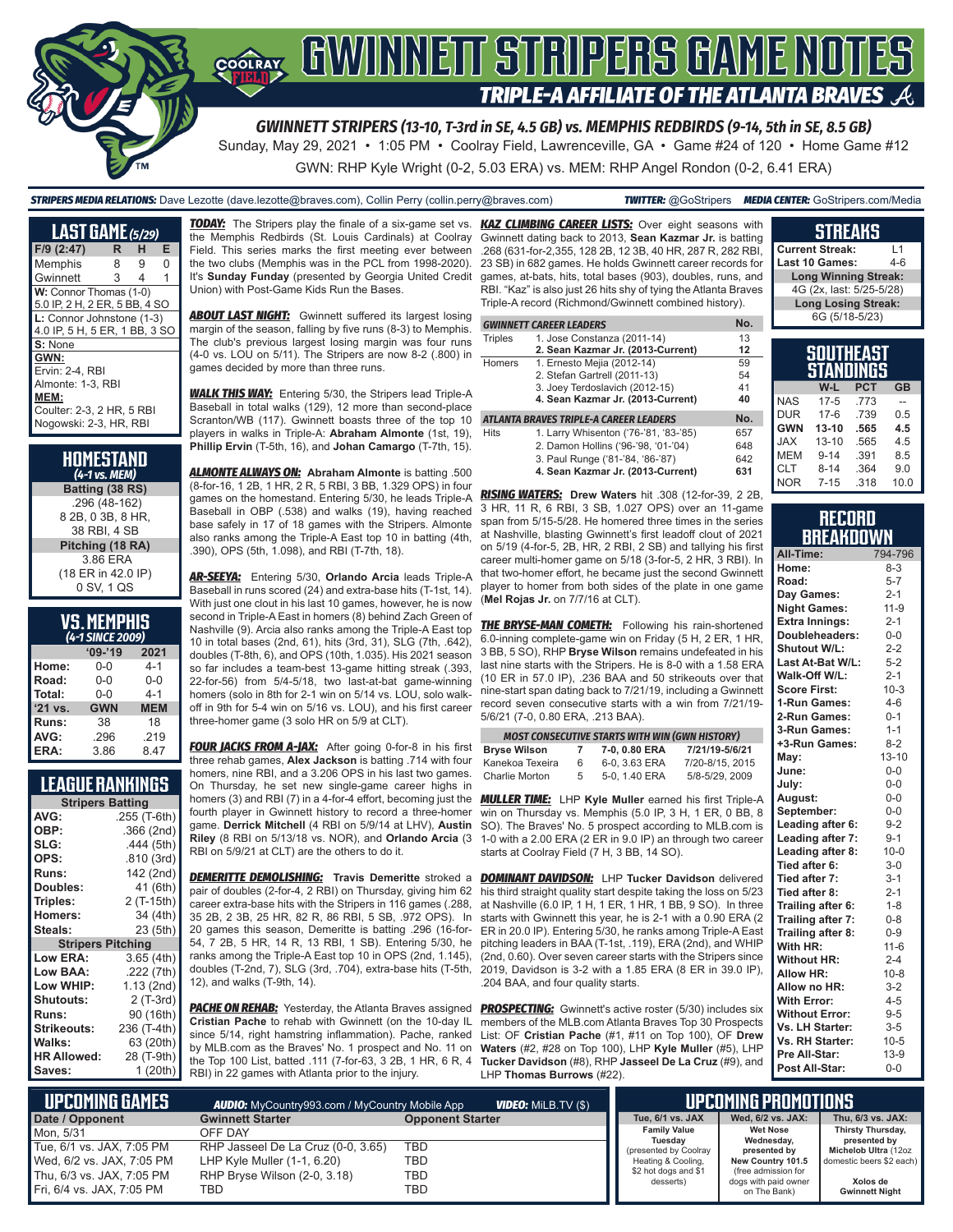

| <b>MANAGER MATT TUIASOSOPO</b>                                                                                                                                                                                                                                                                                                                                                                                                                                                                                                                                                                                                                                                                                                                                                                                                                                                                                                                                                                                      | <b>VS. 2021 OPPONENTS</b>                                                                                                                                                                                                                                                                                                                                                                                                                                                                                                                                                                                                                                                                                                                                                                      |
|---------------------------------------------------------------------------------------------------------------------------------------------------------------------------------------------------------------------------------------------------------------------------------------------------------------------------------------------------------------------------------------------------------------------------------------------------------------------------------------------------------------------------------------------------------------------------------------------------------------------------------------------------------------------------------------------------------------------------------------------------------------------------------------------------------------------------------------------------------------------------------------------------------------------------------------------------------------------------------------------------------------------|------------------------------------------------------------------------------------------------------------------------------------------------------------------------------------------------------------------------------------------------------------------------------------------------------------------------------------------------------------------------------------------------------------------------------------------------------------------------------------------------------------------------------------------------------------------------------------------------------------------------------------------------------------------------------------------------------------------------------------------------------------------------------------------------|
| Matt Tuiasosopo is in his first season as Gwinnett manager and his third season<br>as a coach in the Atlanta Braves organization in 2021. He was named the seventh<br>manager in team history on 3/30/21. Tuiasosopo is both the youngest manager in<br>team history (turned 35 on 5/10) and the first former Gwinnett player to manage the<br>club (hit .221 with 19 HR, 73 RBI in 178 games from 2016-17).                                                                                                                                                                                                                                                                                                                                                                                                                                                                                                                                                                                                        | Road<br>Home<br>Home<br>Total<br>Road<br>Total<br><b>CHA</b><br>$5 - 1$<br><b>COL</b><br>$5 - 1$<br>---<br>---<br><b>DUR</b><br>LOU<br>$4 - 2$<br>$4 - 2$<br>$\overline{a}$<br>---<br>---<br>---<br><b>JAX</b><br><b>MW DIV</b><br>$4 - 2$<br>$0-0$<br>4-2<br>---<br>$\overline{a}$<br>---<br><b>MEM</b><br>$4 - 1$<br>$4 - 1$<br>$\overline{a}$<br><b>NAS</b><br>$0-6$<br>$0-6$<br>$\overline{a}$                                                                                                                                                                                                                                                                                                                                                                                             |
| Tuiasosopo made his managerial debut in 2019 with Class-A Rome, leading the club<br>to a 65-74 record and earning Atlanta's Bobby Cox Award for minor league manager<br>of the year. He was set to return to Rome in 2020, but was reassigned to the Braves<br>Alternate Site at Coolray Field once the MiLB season was canceled.                                                                                                                                                                                                                                                                                                                                                                                                                                                                                                                                                                                                                                                                                   | <b>NOR</b><br>---<br>---<br>---<br><b>SE DIV</b><br>$5 - 7$<br>$9-8$<br>$4 - 1$                                                                                                                                                                                                                                                                                                                                                                                                                                                                                                                                                                                                                                                                                                                |
| <b>Playoffs</b><br>Tuiasosopo's Managerial Career<br>W-L<br><b>PCT</b><br><b>Games</b><br>With Gwinnett (1 Season):<br>23<br>$13 - 10$<br>.565<br>0                                                                                                                                                                                                                                                                                                                                                                                                                                                                                                                                                                                                                                                                                                                                                                                                                                                                 | <b>LAST AT-BAT WINS (5)</b><br>The Stripers are 5-2 (.714) in games decided in the last at-bat in 2021.<br>Date/Opponent<br><b>Game-Winning Play</b><br><b>Score</b>                                                                                                                                                                                                                                                                                                                                                                                                                                                                                                                                                                                                                           |
| MiLB Career (2 Seasons):<br>162<br>78-84<br>.481<br>$\mathbf 0$<br>All staff bios available in the 2021 Stripers Media Guide                                                                                                                                                                                                                                                                                                                                                                                                                                                                                                                                                                                                                                                                                                                                                                                                                                                                                        | 5/4 at Charlotte<br>10-9 (12th)<br>Almonte scores on E4 (Reynolds)<br>5/9 at Charlotte<br>12-9 (10th)<br>Camargo RBI single                                                                                                                                                                                                                                                                                                                                                                                                                                                                                                                                                                                                                                                                    |
| EJECTIONS (1)<br>Player/Coach<br>Date/Inning<br><b>Umpire</b><br>5/25 vs. MEM, 7th Inning<br><b>HP Clint Vondrak</b><br>Goins, Ryan                                                                                                                                                                                                                                                                                                                                                                                                                                                                                                                                                                                                                                                                                                                                                                                                                                                                                 | $2-1$ (8th)<br>5/14 vs. Louisville<br>Arcia 2-out solo HR<br>5/16 vs. Louisville<br>5-4 (9th)*<br>Arcia walk-off solo HR<br>5/25 vs. Memphis<br>$2-1$ (9th) <sup>*</sup><br>Kazmar walk-off single<br>*Denotes "walk-off" win                                                                                                                                                                                                                                                                                                                                                                                                                                                                                                                                                                  |
| TEAM DEFENSE ( 5TH IN TRIPLE-A EAST)<br><b>PCT</b><br>${\mathsf G}$<br><b>TC</b><br>PO<br>Е<br><b>DP</b><br>A                                                                                                                                                                                                                                                                                                                                                                                                                                                                                                                                                                                                                                                                                                                                                                                                                                                                                                       | <b>GWINNETT PLAYERS USED (47 IN 2021)</b><br>Victor Arano, Jesse Biddle, Chasen Bradford,<br>Pitchers (26):                                                                                                                                                                                                                                                                                                                                                                                                                                                                                                                                                                                                                                                                                    |
| 831<br>212<br>.984<br>23<br>606<br>13<br>22<br><b>SB</b><br>$\mathsf{cs}$<br><b>ATT</b><br><b>PCT</b><br><b>PB</b><br>W-L<br><b>Catchers</b><br>$\mathbf 0$<br>.000<br>Casteel, Ryan<br>1<br>$\mathbf{1}$<br>$\mathbf{1}$<br>$1 - 1$<br>$\overline{c}$<br>$\boldsymbol{0}$<br>2<br>0<br>Jackson, Alex<br>.000<br>$3 - 2$<br>4<br>2<br>.333<br>Lucroy, Jonathan<br>6<br>1<br>$1 - 5$<br>3<br>$\boldsymbol{0}$<br>3<br>$2 - 1$<br>Martinez, Carlos<br>.000<br>1<br>$\overline{2}$<br>$\overline{2}$<br>0<br>4<br>Morales, Jonathan<br>.500<br>$6 - 1$<br>$\overline{3}$<br>12<br>4<br>16<br>Total:<br>.250<br>$13 - 10$<br>Almonte (1), Inciarte (1), Waters (1)<br>Outfield Assists (3):<br>Pitcher Pickoffs (1):<br>Muller (1)<br><b>Catcher Pickoffs (1):</b><br>Casteel (1)                                                                                                                                                                                                                                       | Thomas Burrows, Jesse Chavez, Tucker Davidson,<br>Jasseel De La Cruz, Carl Edwards Jr., Jay Flaa,<br>Shane Greene, Daysbel Hernandez, Mitch Horacek,<br>Connor Johnstone, Nate Jones, Trevor Kelley, Dylan Lee,<br>Yoan Lopez, Chris Martin, Kyle Muller, Sean Newcomb,<br>Tanner Roark, Jose Rodriguez, Edgar Santana, Jacob Webb,<br>Bryse Wilson, Kyle Wright<br>Position (21):<br>Abraham Almonte, Orlando Arcia, Jaycob Brugman,<br>Johan Camargo, Ryan Casteel, Travis Demeritte,<br>Phillip Ervin, Ryan Goins, Terrance Gore, Guillermo Heredia,<br>Ender Inciarte, Alex Jackson, Sean Kazmar Jr., Jason Kipnis,<br>Jonathan Lucroy, Carlos Martinez, Jonathan Morales,<br>Yolmer Sanchez, Travis Snider, Riley Unroe, Drew Waters<br>Italics = Player no longer in Braves organization |
| <b>STARTS</b>                                                                                                                                                                                                                                                                                                                                                                                                                                                                                                                                                                                                                                                                                                                                                                                                                                                                                                                                                                                                       | <b>BASS-LANTA</b>                                                                                                                                                                                                                                                                                                                                                                                                                                                                                                                                                                                                                                                                                                                                                                              |
| <b>By Batting Order</b><br>Waters (15), Inciarte (6), Almonte (1), Ervin (1)<br>1:<br>Arcia (8), Goins (5), Kipnis (3), Waters (3), Camargo (1), Ervin (1), Heredia (1),<br>2:<br>Sanchez (1)<br>Arcia (14), Camargo (5), Lucroy (3), Jackson (1)<br>3:<br>Demeritte (8), Camargo (7), Almonte (3), Jackson (2), Kazmar Jr. (1), Kipnis (1),<br>4:<br>Lucroy (1)<br>Almonte (8), Kazmar Jr. (4), Demeritte (3), Lucroy (3), Jackson (2), Snider (2),<br>5:<br>Sanchez (1)<br>Almonte (4), Ervin (4), Goins (4), Sanchez (3), Snider (3), Casteel (2),<br>6:<br>Demeritte (2), Kazmar Jr. (1)<br>Ervin (6), Kazmar Jr. (6), Goins (5), Morales (2), Sanchez (2), Almonte (1),<br>7:<br>Snider (1)<br>Sanchez (7), Morales (6), Casteel (2), Goins (2), Brugman (1), Ervin (1), Gore (1),<br>8:<br>Martinez (1), Snider (1), Unroe (1)<br>Casteel (2), Martinez (2), Morales (1), Unroe (1)<br>9:<br>Pitcher Spot (17)<br><b>By Position</b><br>Morales (7), Lucroy (6), Jackson (5), Martinez (3), Casteel (2)<br>C: | Including MLB rehab assignments, 15 players have played for both Gwinnett and<br>Atlanta in 2021:<br>LHP Jesse Biddle<br><b>RHP Bryse Wilson</b><br><b>RHP Kyle Wright</b><br><b>INF Johan Camargo</b><br><b>LHP Tucker Davidson</b><br>RHP Carl Edwards Jr.<br>OF Guillermo Heredia (Rehab)<br>OF Ender Inciarte (Rehab)<br>C Alex Jackson (Rehab)<br><b>RHP Nate Jones</b><br>INF Sean Kazmar Jr.<br>RHP Chris Martin (Rehab)<br><b>LHP Sean Newcomb</b><br>RHP Edgar Santana<br>RHP Jacob Webb                                                                                                                                                                                                                                                                                              |
| 1B: Camargo (8), Casteel (4), Kazmar Jr. (4), Snider (3), Unroe (2), Lucroy (1),<br>Morales (1)                                                                                                                                                                                                                                                                                                                                                                                                                                                                                                                                                                                                                                                                                                                                                                                                                                                                                                                     | <b>BRAVES ON REHAB</b>                                                                                                                                                                                                                                                                                                                                                                                                                                                                                                                                                                                                                                                                                                                                                                         |
| 2B: Goins (13), Sanchez (5), Kipnis (4), Kazmar Jr. (1)<br>3B: Sanchez (8), Kazmar Jr. (7), Camargo (5), Goins (2), Morales (1)<br><b>SS:</b> Arcia (21), Goins (1), Sanchez (1)<br>LF: Almonte (8), Ervin (7), Demeritte (2), Snider (2), Waters (2), Gore (1), Heredia (1)<br>CF: Waters (15), Inciarte (5), Ervin (3)<br>RF: Demeritte (10), Almonte (8), Ervin (3), Snider (1), Waters (1)<br><b>DH:</b> Almonte (1), Arcia (1), Brugman (1), Demeritte (1), Inciarte (1), Snider (1)                                                                                                                                                                                                                                                                                                                                                                                                                                                                                                                           | Five Atlanta players have been assigned to rehab with Gwinnett in 2021.<br>Player<br><b>Injury</b><br><b>Rehab Dates</b><br><b>RHP Chris Martin</b><br>Right Shoulder Inflammation (4/7)<br>$5/5 - 5/11$<br>OF Ender Inciarte<br>Strained Left Hamstring (4/17)<br>$5/6 - 5/12$<br>OF Guillermo Heredia<br>Right Hamstring Inflammation (5/1)<br>5/14<br>C Alex Jackson<br>Strained Left Hamstring (5/2)<br>5/21-Current<br>OF Cristian Pache<br>5/29-Current<br>Right Hamstring Inflammation (5/14)                                                                                                                                                                                                                                                                                           |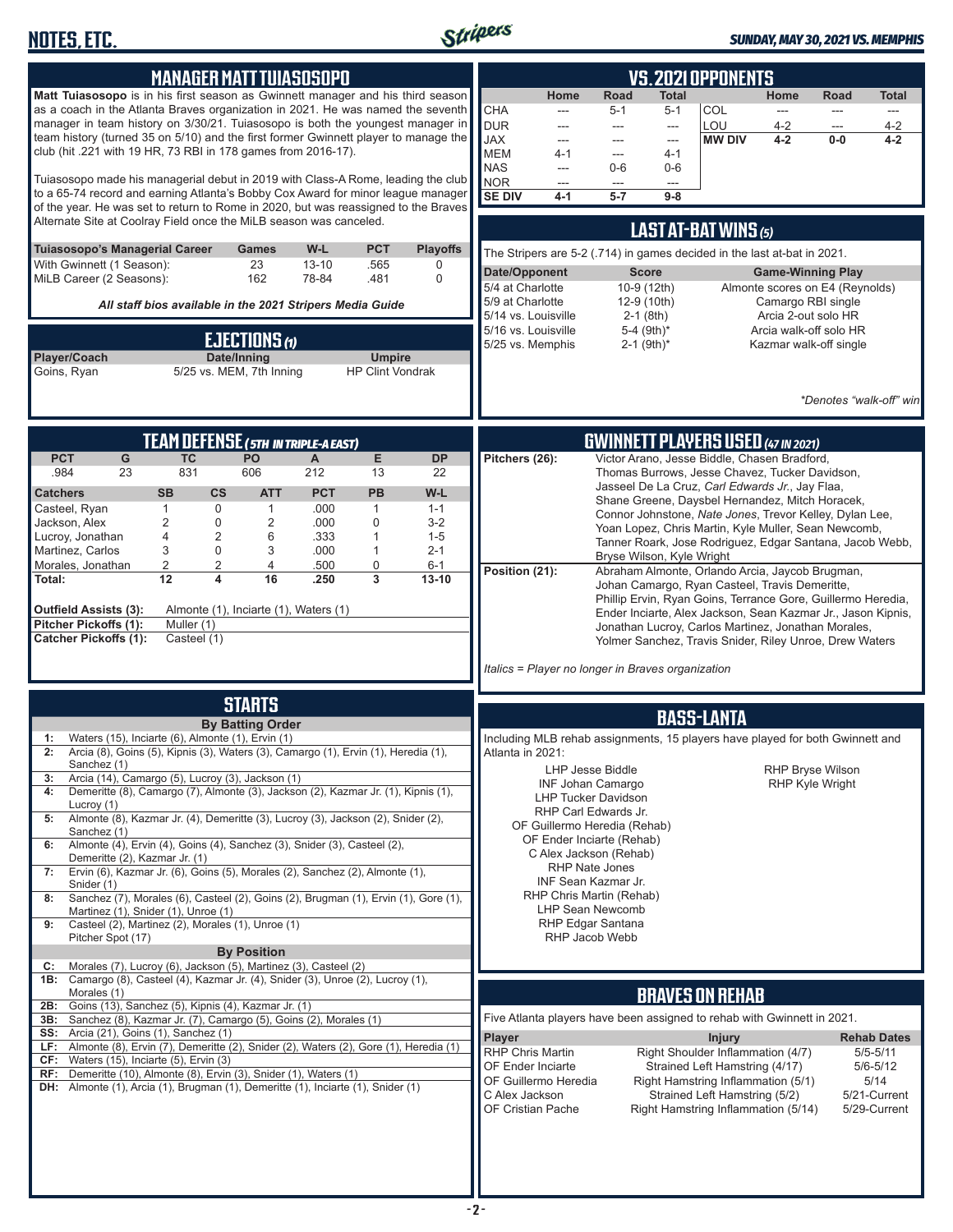# **STARTING PITCHER**



**ON BRAVES 40-MAN ROSTER**

#### *SUNDAY, MAY 30, 2021 VS. MEMPHIS*

# **30****KYLE WRIGHT**

|      |     | <u>tus bible white in</u>                            | <b>BIO ON PAGE 105 OF MEDIA GUIDE</b>                                        |
|------|-----|------------------------------------------------------|------------------------------------------------------------------------------|
| B/T: | R/R | <b>BORN:</b> 10/2/95 in Huntsville, Alabama (Age 25) |                                                                              |
| HT:  | 6-4 |                                                      | <b>ACQUIRED:</b> Braves' 1st round pick (5th overall) in 2017 June draft out |
| WT:  | 215 | of Vanderbilt University (Nashville, TN)             |                                                                              |

*TODAY'S START:* Wright makes his fifth Triple-A start of the season in the finale of a six-game series vs. Memphis ... It is his 33rd career game (30th start) with Gwinnett since 2018 (13-7, 3.98 ERA, .243 BAA, 1.23 WHIP, 165 SO in 160.2 IP) ... Is seeking his first Triple-A win since 8/31/19 at Durham (0-2, 5.03 ERA in last 4 starts) ... Career in outings following a Stripers loss, is 7-2 with a 3.05 ERA in 14 games (13  $\overline{GS}$ ).

*2021 SEASON:* Spent most of April at the Alternate Training Site at Coolray Field ... Recalled by Atlanta on 4/16 and went 0-0 with a 4.15 ERA in one start (4/16 at the Chicago Cubs), optioned back to the Alternate Training Site on 4/17 ... In his first start of the year with Gwinnett on 5/5 at Charlotte, suffered his first Triple-A loss since 6/9/19 vs. Durham, snapping an 8-0, 2.57 ERA (21 ER in 73.2 IP) over his previous 12 starts from 6/14-8/31, 2019 ... Started Gwinnett's Home Opener on 5/11 vs. Louisville (loss, 5.0 IP, 6 H, 3 ER, 2 BB, 5 SO) ... Pitched 5.0 scoreless innings (4 H, 1 BB, 4 SO) in his second straight no-decision on 5/25 vs. Memphis.

*2021 SPRING TRAINING:* Went 0-1 with a 4.50 ERA (8 ER in 16.0 IP, 13 H, 8 BB, 15 SO) in five starts for the Braves ... Optioned to the Alternate Training Site on 3/25.

*2020 SEASON:* Made the Braves' Opening Day roster for the second time in his career ... Went 2-4 with a 5.21 ERA, .243 BAA, and three quality starts in eight outings ... Made two starts for the Braves in the MLB Postseason, going 1-1 with a 9.45 ERA ... Won his first playoff start in Game 3 of the NLDS at Miami (6.0 IP, 3 H, 0 R, 2 BB, 7 SO in series-clinching 7-0 win) ... Also started Game 3 of the NLCS vs. the Los Angeles Dodgers (loss, 0.2 IP, 5 H, 7 ER, 2 BB, 0 SO, 2 HR in 15-3 loss).

*CAREER HIGHLIGHTS:* **2018:** MLB Futures Game selection (8-9, 3.46 ERA, .230 BAA in 27G between Double-A Mississippi and Gwinnett) ... **2019:** Led the International League in wins with Gwinnett (11-4, 4.17 ERA in 21 starts).

|              | <b>WRIGHT'S OVERALL STATS</b> |         |            |       |           |           |     |            |             |  |  |  |  |  |  |
|--------------|-------------------------------|---------|------------|-------|-----------|-----------|-----|------------|-------------|--|--|--|--|--|--|
| Year         | Team                          | W-L     | <b>ERA</b> | G/GS  | <b>HR</b> | <b>BB</b> | so  | <b>BAA</b> | <b>WHIP</b> |  |  |  |  |  |  |
| 2021         | ATLANTA (MLB)                 | $0 - 0$ | 4.15       | 1/1   |           |           | 5   | .214       | 1.15        |  |  |  |  |  |  |
|              | Gwinnett (AAA)                | $0 - 2$ | 5.03       | 4/4   |           |           | 21  | .305       | 1.63        |  |  |  |  |  |  |
| MiLB Career: |                               | 19-16   | 3.79       | 61/58 | 22        | 99        | 288 | .242       | 1.25        |  |  |  |  |  |  |
| MLB Career:  |                               | $2 - 7$ | 6.09       | 20/13 | 14        | 45        | 58  | .255       | 1.63        |  |  |  |  |  |  |

|         | <b>WRIGHT'S 2021 SPLITS (WITH GWINNETT)</b> |          |                |  |  |  |  |  |  |  |  |  |  |  |
|---------|---------------------------------------------|----------|----------------|--|--|--|--|--|--|--|--|--|--|--|
| l Home: | 0-1, 2.70 ERA (2G)                          | Vs. LHB: | .375 BAA. 1 HR |  |  |  |  |  |  |  |  |  |  |  |
| I Road: | 0-1, 7.45 ERA (2G)                          | Vs. RHB: | .276 BAA. 0 HR |  |  |  |  |  |  |  |  |  |  |  |

|         | <b>WRIGHT VS. MEMPHIS.</b>                                             |      |  |  |     |  |  |  |  |  |  |  |  |  |  |
|---------|------------------------------------------------------------------------|------|--|--|-----|--|--|--|--|--|--|--|--|--|--|
|         | W-L<br>HR<br><b>GS</b><br><b>ERA</b><br>ВB<br>ER<br>SΟ<br>ΙP<br>G<br>н |      |  |  |     |  |  |  |  |  |  |  |  |  |  |
| 12021:  | $0 - 0$                                                                | 00.( |  |  | 5.0 |  |  |  |  |  |  |  |  |  |  |
| Career: | 0-0                                                                    | 0.00 |  |  | 5.0 |  |  |  |  |  |  |  |  |  |  |

|             | <b>WRIGHT'S HIGHS &amp; LOWS</b> |                                                         |  |  |  |  |  |  |  |  |  |  |  |
|-------------|----------------------------------|---------------------------------------------------------|--|--|--|--|--|--|--|--|--|--|--|
|             | <b>Season</b>                    | Career (MiLB and MLB)                                   |  |  |  |  |  |  |  |  |  |  |  |
| IP:         |                                  | 5.0 (3x, last: 5/25 vs. MEM) 8.0 (7/25/18, MIS vs. MOB) |  |  |  |  |  |  |  |  |  |  |  |
| SO:         | 8 (5/5 @ CLT)                    | 13 (6/26/18, MIS vs. JAX)                               |  |  |  |  |  |  |  |  |  |  |  |
| BB:         | 2 (4x, last: 5/18 @ NAS)         | 6 (8/14/20, ATL @ MIA)                                  |  |  |  |  |  |  |  |  |  |  |  |
| H:          | $8(5/5)$ $\omega$ CLT)           | 10 (8/19/19, GWN @ NOR)                                 |  |  |  |  |  |  |  |  |  |  |  |
| <b>IER:</b> | $5(5/18)$ ( $\Omega$ , NAS)      | 8 (4/28/19, GWN vs. TOL)                                |  |  |  |  |  |  |  |  |  |  |  |
| Low-Hit CG: |                                  |                                                         |  |  |  |  |  |  |  |  |  |  |  |
| Low-ER CG:  |                                  |                                                         |  |  |  |  |  |  |  |  |  |  |  |

|                                                                           | <b>WRIGHT AT THE PLATE</b> |    |   |   |  |  |  |  |   |    |  |  |  |  |  |
|---------------------------------------------------------------------------|----------------------------|----|---|---|--|--|--|--|---|----|--|--|--|--|--|
| <b>SO</b><br>AVG.<br>3B<br><b>RBI</b><br><b>BB</b><br>HR<br>2B<br>н<br>AВ |                            |    |   |   |  |  |  |  |   |    |  |  |  |  |  |
| 12021:                                                                    | .000                       |    |   |   |  |  |  |  |   |    |  |  |  |  |  |
| MiLB Career:                                                              | .200                       | 40 | 4 | 8 |  |  |  |  | b | 23 |  |  |  |  |  |
| <b>IMLB Career:</b>                                                       | .125                       | 8  |   |   |  |  |  |  |   |    |  |  |  |  |  |

|             | <b>WRIGHT'S 2021 STARTS (ALL LEVELS)</b>                                                                                                                |           |     |  |  |  |  |  |  |       |                  |         |                                                 |  |  |
|-------------|---------------------------------------------------------------------------------------------------------------------------------------------------------|-----------|-----|--|--|--|--|--|--|-------|------------------|---------|-------------------------------------------------|--|--|
| <b>Team</b> | Date/Opp.<br>Opp. Starter<br>NP-S<br><b>Notes</b><br><b>Result</b><br><b>BB</b><br><b>SO</b><br><b>Result</b><br><b>HR</b><br>ER<br><b>IP</b><br>н<br>R |           |     |  |  |  |  |  |  |       |                  |         |                                                 |  |  |
| <b>ATL</b>  | 4/16 at CHC                                                                                                                                             | <b>ND</b> | 4.1 |  |  |  |  |  |  | 78-46 | Zach Davies      | W. 5-2  | Hit four batters (including Javier Baez twice). |  |  |
| <b>GWN</b>  | 5/5 at CLT                                                                                                                                              | L. 0-1    | 5.0 |  |  |  |  |  |  | 83-55 | Jonathan Stiever | $L.9-6$ | First Triple-A loss since 6/9/19 vs. Durham.    |  |  |
| GWN         | 5/11 vs. LOU                                                                                                                                            | L. 0-2    | 5.0 |  |  |  |  |  |  | 89-56 | Ashton Goudeau   | L. 4-0  | All three runs were allowed in first inning.    |  |  |
| <b>GWN</b>  | 5/18 at NAS                                                                                                                                             | <b>ND</b> | 4.2 |  |  |  |  |  |  | 93-53 | Aaron Ashby      | L. 9-8  | Gwinnett led 6-5 when he exited.                |  |  |
| <b>GWN</b>  | 5/25 vs. MEM                                                                                                                                            | <b>ND</b> | 5.0 |  |  |  |  |  |  | 88-55 | Angel Rondón     | W. 2-1  | Gwinnett won on walk-off single by Kazmar Jr.   |  |  |

|                     | <b>STRIPERS STARTING PITCHERS'</b>                                                                   |      |    |   |           |                       |                                                                          |  |  |  |  |  |  |  |  |
|---------------------|------------------------------------------------------------------------------------------------------|------|----|---|-----------|-----------------------|--------------------------------------------------------------------------|--|--|--|--|--|--|--|--|
| <b>Pitcher</b>      | <b>Last Gwinnett Start</b><br>W-L<br><b>ERA</b><br>GS<br><b>Run Support</b><br><b>Team W-L</b><br>QS |      |    |   |           |                       |                                                                          |  |  |  |  |  |  |  |  |
| Davidson, Tucker    | $2 - 1$                                                                                              | 0.90 |    |   | $2 - 1$   | 5.33 RPG (16 Tot.)    | 5/23 at NAS (L, 1): 6.0 IP, 1 H, 1 R, 1 ER, 1 BB, 9 SO, 1 HR (82p/51s)   |  |  |  |  |  |  |  |  |
| De La Cruz, Jasseel | $0 - 0$                                                                                              | 3.38 |    |   | $2 - 1$   | 3.00 RPG (9 Tot.)     | 5/26 vs. MEM (ND): 3.2 IP, 4 H, 4 R, 4 ER, 1 BB, 5 SO, 1 HR (65p/41s)    |  |  |  |  |  |  |  |  |
| Johnstone, Connor   | 1-3                                                                                                  | 6.00 | 4  |   | $1 - 3$   | 2.75 RPG (11 Tot.)    | 5/29 vs. MEM (L, 3): 4.0 IP, 5 H, 5 R, 5 ER, 1 BB, 3 SO, 1 HR (66p/45s)  |  |  |  |  |  |  |  |  |
| Muller, Kyle        | 1-1                                                                                                  | 6.20 |    |   | 4-1       | 5.00 RPG (25 Tot.)    | 5/27 vs. MEM (W, 1): 5.0 IP, 3 H, 1 R, 1 ER, 0 BB, 8 SO, 1 HR (81p/52s)  |  |  |  |  |  |  |  |  |
| Rodriguez, Jose     | $0-0$                                                                                                | 0.00 |    |   | $0 - 1$   | $0.00$ RPG $(0$ Tot.) | 5/20 at NAS (ND): 3.0 IP, 2 H, 0 R, 3 BB, 6 SO (56p/36s)                 |  |  |  |  |  |  |  |  |
| Wilson, Bryse       | $2 - 0$                                                                                              | 3.18 |    |   | $3-0$     | 4.67 RPG (14 Tot.)    | 5/28 vs. MEM (W, CG): 6.0 IP, 5 H, 2 R, 2 ER, 3 BB, 5 SO, 1 HR (97p/61s) |  |  |  |  |  |  |  |  |
| Wright, Kyle        | $0 - 2$                                                                                              | 5.03 | 4  |   | $1 - 3$   | 2.00 RPG (8 Tot.)     | 5/25 vs. MEM (ND): 5.0 IP, 4 H, 0 R, 1 BB, 4 SO (88p/55s)                |  |  |  |  |  |  |  |  |
| Total:              | $6 - 7$                                                                                              | 4.06 | 23 | 4 | $13 - 10$ | 3.61 RPG (83 Tot.)    |                                                                          |  |  |  |  |  |  |  |  |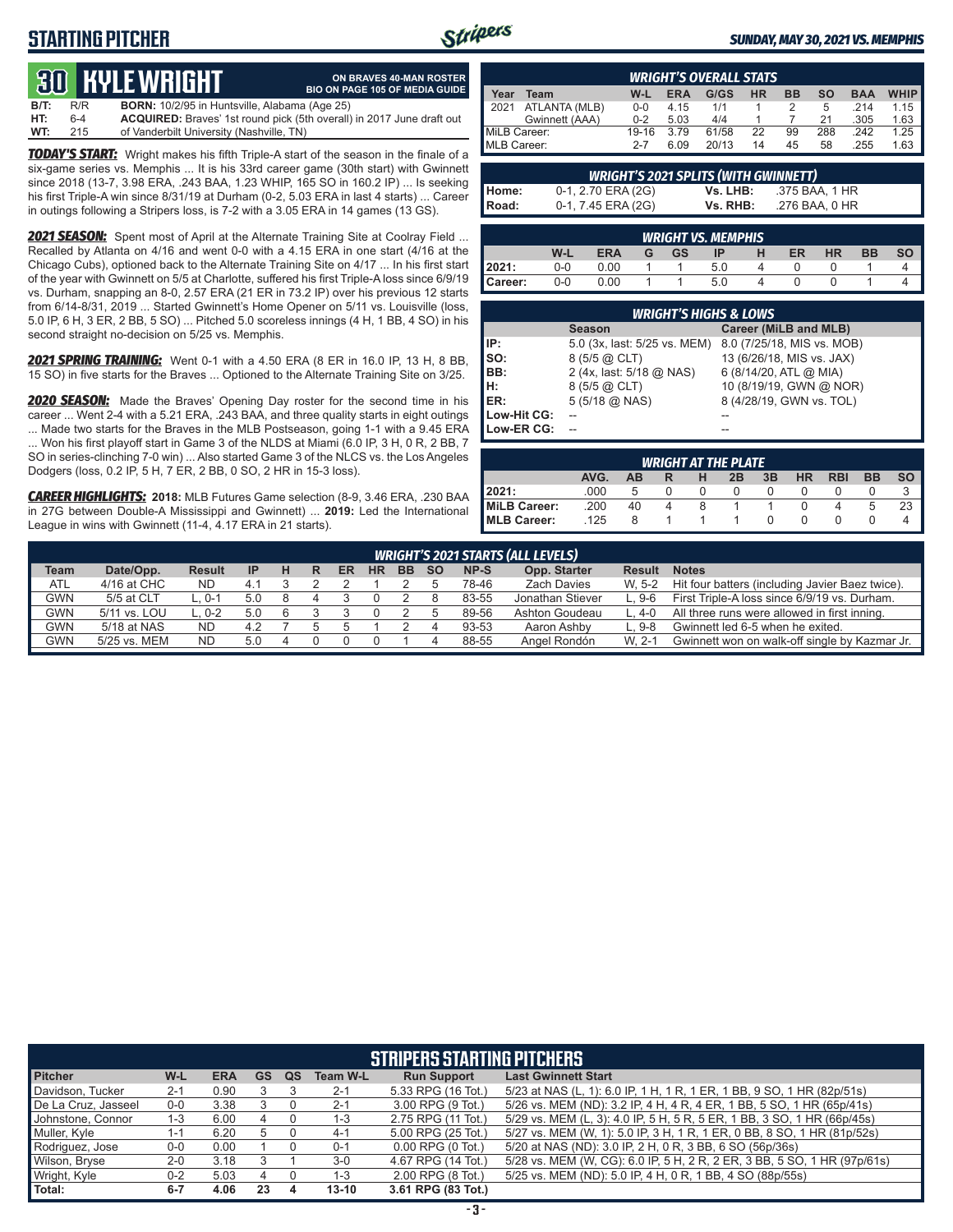# **BULLPEN**



|                                                                                                                                          | <b>RELIEF SUMMARY (CURRENT STRIPERS ONLY)</b>                                                             |            |   |           |            |               |              |                                                                  |                         |  |  |  |  |  |  |
|------------------------------------------------------------------------------------------------------------------------------------------|-----------------------------------------------------------------------------------------------------------|------------|---|-----------|------------|---------------|--------------|------------------------------------------------------------------|-------------------------|--|--|--|--|--|--|
| <b>Pitcher</b>                                                                                                                           | W-L                                                                                                       | <b>ERA</b> | G | <b>GF</b> | <b>HLD</b> | <b>SV/OPP</b> | <b>IR/RS</b> | <b>Last Gwinnett Relief Outing</b>                               | <b>Scoreless Streak</b> |  |  |  |  |  |  |
| Arano, Victor                                                                                                                            | $0 - 1$                                                                                                   | 4.50       |   |           | ۰          | 1/3           | 0/0          | 5/27 vs. MEM: 1.0 IP, 0 H, 0 R, 1 BB, 0 SO (13p/9s)              | 2G (2.0 IP)             |  |  |  |  |  |  |
| Biddle, Jesse (L)                                                                                                                        | $0 - 0$                                                                                                   | 4.50       |   |           |            | 0/0           | 0/0          | 5/29 vs. MEM: 1.0 IP, 1 H, 1 R, 1 ER, 1 BB, 1 SO (21p/9s)        | 0G                      |  |  |  |  |  |  |
| 2/2<br>5/29 vs. MEM: 1.0 IP, 0 H, 0 R, 0 BB, 2 SO (9p/7s)<br>Bradford, Chasen<br>0.87<br>0/0<br>$1 - 0$<br>2                             |                                                                                                           |            |   |           |            |               |              |                                                                  |                         |  |  |  |  |  |  |
| Burrows, Thomas (L)<br>5/26 vs. MEM: W, 1.0 IP, 0 H, 0 R, 0 BB, 2 SO (13p/11s)<br>0/0<br>1G (1.0 IP)<br>$1 - 0$<br>1.93<br>ี<br>4/0<br>۰ |                                                                                                           |            |   |           |            |               |              |                                                                  |                         |  |  |  |  |  |  |
| Chavez, Jesse                                                                                                                            | 0/1<br>5/25 vs. MEM: W, 2.0 IP, 2 H, 1 R, 1 ER, 1 BB, 4 SO (35p/25s)<br>$1 - 0$<br>3.00<br>6<br>0/0<br>0G |            |   |           |            |               |              |                                                                  |                         |  |  |  |  |  |  |
| De La Cruz. Jasseel                                                                                                                      | $0 - 0$                                                                                                   | 5.40       | 2 |           | ۰          | 0/0           | 0/0          | 5/11 vs. LOU: 1.0 IP, 0 H, 0 R, 0 BB, 1 SO (9p/7s)               | 1G (1.0 IP)             |  |  |  |  |  |  |
| Greene, Shane                                                                                                                            | $0 - 0$                                                                                                   | 0.00       |   |           | ٠          | 0/0           | 0/0          | 5/26 vs. MEM: 1.1 IP, 0 H, 0 R, 1 BB, 1 SO (16p/8s)              | 2G (2.1 IP)             |  |  |  |  |  |  |
| Johnstone, Connor                                                                                                                        | $0 - 0$                                                                                                   | 0.00       |   |           |            | 0/0           | 5/3          | 5/18 at NAS: 1.1 IP, 0 H, 0 R, 0 BB, 1 SO (14p/11s)              | 2G (4.1 IP)             |  |  |  |  |  |  |
| Kellev. Trevor                                                                                                                           | $0 - 0$                                                                                                   | .93        | 5 |           |            | 0/1           | 4/1          | 5/29 vs. MEM: 1.0 IP, 1 H, 1 R, 1 ER, 0 BB, 0 SO, 1 HR (20p/13s) | 0G                      |  |  |  |  |  |  |
| Lee, Dylan (L)                                                                                                                           | $1 - 0$                                                                                                   | 1.86       | հ |           |            | 0/0           | 0/0          | 5/29 vs. MEM: 1.0 IP, 1 H, 0 R, 0 BB, 1 SO (8p/5s)               | 2G (2.0 IP)             |  |  |  |  |  |  |
| Lopez, Yoan                                                                                                                              | $0 - 0$                                                                                                   | 9.00       |   |           | $\Omega$   | 0/0           | 0/0          | 5/29 vs. MEM: 1.0 IP, 1 H, 1 R, 1 ER, 0 BB, 1 SO, 1 HR (22p/16s) | 0G                      |  |  |  |  |  |  |
| Roark. Tanner                                                                                                                            | $0 - 0$                                                                                                   | .93        |   |           |            | 0/0           | 0/0          | 5/27 vs. MEM: 3.0 IP, 2 H, 1 R, 1 ER, 0 BB, 4 SO, 1 HR (40p/31s) | 0G                      |  |  |  |  |  |  |
| Webb, Jacob                                                                                                                              | $0 - 0$                                                                                                   | 0.00       |   |           | ٠          | 0/0           | 0/0          | 5/26 vs. MEM: 1.0 IP, 1 H, 0 R, 0 BB, 2 SO (15p/11s)             | 1G (1.0 IP)             |  |  |  |  |  |  |

|                   | <b>STRIPERS PITCHING BREAKDOWN</b>                            |            |       |    |    |           |    |           |            |  |  |  |  |  |
|-------------------|---------------------------------------------------------------|------------|-------|----|----|-----------|----|-----------|------------|--|--|--|--|--|
|                   | W-L                                                           | <b>ERA</b> | IP    |    | ER | <b>HR</b> | ВB | <b>SO</b> | <b>BAA</b> |  |  |  |  |  |
| Starters:         | $6 - 7$                                                       | 4.06       | 108.2 | 52 | 49 | 17        | 35 | 119       | .239       |  |  |  |  |  |
| <b>Relievers:</b> | $7-3$                                                         | 3.18       | 93.1  | 38 | 33 | 11        | 28 | 117       | 202        |  |  |  |  |  |
| Total:            | $13 - 10$                                                     | 3.65       | 202 Q | 90 | 82 | 28        | 63 | 236       | .222       |  |  |  |  |  |
|                   | IR/Scored: 18/6 (33.3%)<br>Saves/Opp: 1/7 (14.3%)<br>Holds: 6 |            |       |    |    |           |    |           |            |  |  |  |  |  |

|          |                 | <b>SCORELESS GAME STREAKS (5-PLUS GAMES)</b> |
|----------|-----------------|----------------------------------------------|
| Pitcher  | Length/Dates    | <b>Stats</b>                                 |
| Bradford | 6G. 5/7-Current | 1-0, 0 SV, 10.0 IP, 4 H, 1 BB, 9 SO          |

## **VICTOR ARANO - RHP - #54**

- 2021 with GWN: Locked down first save on 5/14 vs. LOU (1.0 IP, 1 H).
- **• 2021 with ATL:** Recalled on 5/8, but did not pitch ... Optioned on 5/10.
- **• Spring Training:** 0-1, 34.71 ERA, .538 BAA, 1 SV in 3G with Atlanta.
- **• 2020:** Was a member of Philadelphia's 60-man player pool, but spent the entire year at the Alternate Site in Lehigh Valley ... DFA'd by the Phillies on 1/18.
- **• 2019:** Limited to just 6G with Triple-A Lehigh Valley (2-0, 0.00 ERA in 3G) and Philadelphia (1-0, 3.86 ERA in 3G) ... Was on injured list from 4/20-end of season (right elbow inflammation).
- **• Acquired:** Claimed off waivers from Philadelphia (1/22/21) ... Originally signed by the Los Angeles Dodgers as a non-drafted free agent (4/4/13).
- **• MLB Career:** 3-2, 2.65 ERA, .224 BAA, 3 SV in 73G with Philadelphia (2017-19).

#### **JESSE BIDDLE - LHP - #48**

- **• 2021 with ATL:** Had his contract selected on 4/17, pitched in 8G with the Braves (0-0, 8.44 ERA, 10 ER in 10.2 IP) ... DFA'd on 5/17, outrighted to Gwinnett on 5/19.
- **• Spring Training:** 0-0, 3.00 ERA, .257 BAA, 2 SV in 9G with Cincinnati ... Released on 3/26 after re-signing as MiLB FA on 12/11/20.
- **• 2020:** Opened the year at Cincinnati's Alternate Training Site ... Contract selected on 8/25 (0-0, 0.00 ERA, 0 ER in 0.2 IP in 1G) ... Placed on 10-day injured list on 8/29 (left shoulder impingement) and missed the remainder of the year.
- **• Acquired:** MiLB FA (4/2/21) ... Originally Philadelphia's 1st-round pick (27th overall) in 2010 out of Germantown Friends High School (Philadelphia, PA).
- **• MLB Career:** 6-2, 5.07 ERA, .261 BAA, 1 SV in 99G with ATL (2018-19, 2021), SEA (2019), TEX (2019), CIN (2020).

# **CHASEN BRADFORD - RHP - #28**

- **• 2021 with GWN:** Is 1-0 with a 0.00 ERA (0 R in 10.0 IP, 2 H, 1 BB, 9 SO) in last 6G. **• Spring Training:** Did not pitch in Atlanta's MLB camp.
- **• 2020:** Re-signed by Seattle to an MiLB deal on 1/15, but was not included on the Mariners' 60-man player pool ... Did not play.
- **• 2019:** Split time between Seattle (0-0, 4.86 ERA, 1 SV in 12G) and Triple-A Tacoma (0-0, 6.75 ERA, 1 SV in 5G).
- **• Acquired:** MiLB FA (3/15/21) ... Originally the New York Mets' 35th round pick in 2011 out of the University of Central Florida.
- **• MLB Career:** 7-0, 3.89 ERA, .253 BAA, 1 SV in 86G with NYM, SEA (2017-19).

# **THOMAS BURROWS - LHP - #49**

- **• 2021 with GWN:** Earned his first win on 5/26 vs. MEM (1.0 IP, 0 H, 0 R, 2 SO).
- **• MLB.com Prospect Rankings:** #22 (Braves Top 30).
- **• Spring Training:** 0-1, 6.75 ERA, .222 BAA, 0 SV in 4G with Atlanta.
- **• 2020:** Was an NRI to Spring Training, but not included on 60-man player pool.
- **• 2019:** Went 2-4 with a 4.42 ERA, .221 BAA, and 7 saves (7-for-9) in 43G between Double-A Mississippi and Gwinnett ... Stranded 16 of 17 inherited runners with the Stripers (94.1%) ... Won Atlanta's Bill Lucas Award for community service.
- **• Acquired:** Via trade with Seattle (1/11/17) ... Originally the Mariners' 4th-round pick in 2016 out of the University of Alabama.

#### **JESSE CHAVEZ - RHP - #40**

- **• 2021 with GWN:** Earned first win despite a blown save on 5/25 vs. MEM (2.0 IP, 2 H, 1 ER, 1 BB, 4 SO in 2-1 walk-off win).
- **• Spring Training:** 0-0, 14.54 ERA, .429 BAA, 0 SV in 5G with the Los Angeles Angels ... Released on 3/25.
- **• 2020:** Logged 18G with Texas, going 0-0 with a 6.88 ERA and .303 BAA.
- **• 2019:** In 48G (9 starts) with Texas, went 3-5 with a 4.85 ERA, .267 BAA, and 1 save. **• Acquired:** MiLB FA (4/17/21) ... Originally Texas's 42nd round pick in 2002 out of Riverside Community College (Riverside, CA).
- **• MLB Career:** 41-58, 4.52 ERA, .266 BAA, 8 SV in 481G with PIT, ATL, KC, TOR, OAK, LAD, LAA, TEX, CHC (2008-20) ... Made his lone MLB Postseason appearance with the Cubs in 2018 NL Wild Card Game (1.0 IP, 1 H, 0 R, 0 SO).

# **SHANE GREENE - RHP - #19**

- **• 2021 with GWN:** Has struck out 4 over 2.1 IP (1 H, 0 R, 1 BB) in 2G.
- **• Spring Training:** Was a free agent and did not pitch for a club
- **• 2020:** In 28G with Atlanta, went 1-0 with a 2.60 ERA, .229 BAA, and 9 holds ... In 6G during the Postseason, went 0-0 with a 1.50 ERA, .261 BAA, and 2 holds.
- **• 2019:** Opened the year with Detroit (0-2, 1.18 ERA, 22 SV in 38G) and was an AL All-Star ... Traded to Atlanta in exchange for LHP Joey Wentz and OF Travis Demeritte on 7/31 ... In 27G with the Braves, went 0-1 with a 4.01 ERA and 1 SV.
- **• Acquired:** Signed to a MLB deal on 5/9/21 ... Originally the NY Yankees' 15th-round pick in 2009 out of Daytona Beach Community Colllege (FL).
- **• MLB Career:** 23-28, 4.38 ERA, .253 BAA, 66 SV in 313G with NYY, DET, ATL (2014- 20) ... In 8G with ATL during the 2019-20 Postseasons, went 0-0 with a 2.08 ERA.

#### **TREVOR KELLEY - RHP - #43**

- **• 2021 with GWN:** Did not allow a run over 3.2 IP in his first 4G from 5/12-5/23.
- **• Spring Training:** Did not pitch in Chicago Cubs' MLB camp ... Released on 4/23.
- **• 2020:** Pitched in 4G with Philadelphia, going 0-0 with a 10.80 ERA ... Outrighted on 8/14 and spent the rest of the season at the Phillies Alternate Site.
- **• 2019:** In 52G with Triple-A Pawtucket, went 5-5 with a 1.79 ERA, .216 BAA, and 12 SV ... Was an International League Midseason and Postseason All-Star and a *Baseball America* Triple-A All-Star ... Led IL in appearances and was T-1st in saves ... Made MLB debut on 7/2 at Toronto and logged 10G with Boston (0-3, 8.64 ERA).
- **• Acquired:** MiLB FA (4/28/21) ... Originally Boston's 36th-round pick in 2015 out of the University of North Carolina at Chapel Hill.
- **• MLB Career:** 0-3, 9.26 ERA, .347 BAA, 0 SV in 14G with BOS (2019), PHI (2020).

## **DYLAN LEE - LHP - #58**

- **• 2021 with GWN:** Earned the win in his Stripers' debut on 5/4 at CLT (2.0 IP, 1 H, 1 R, 0 ER, 0 BB, 3 SO in 10-9 win in 12 innings).
- **• Spring Training:** 0-0, 0.00 ERA, 0 SV in 2G with Miami ... Released on 3/29.
- **• 2020:** Was a non-roster invite to Marlins Spring Training, but was not on Miami's 60-man player pool ... Did not play.
- **• 2019:** Logged 45G between Double-A Jacksonville (0-3, 1.91 ERA, .176 BAA, 13 SV in 32G) and Triple-A New Orleans (1-3, 4.71 ERA, .329 BAA, 0 SV in 13G).
- **• Acquired:** MiLB FA (4/15/21) ... Originally Miami's 10th-round pick in 2016 out of Cal State Fresno (Fresno, CA).

#### **YOAN LOPEZ - RHP - #55**

- **• 2021 with ARI:** Began the season on Arizona's Opening Day roster ... In 2 stints, went 0-0 with a 6.57 ERA (9 ER in 12.1 IP) and 0 SV (0-for-3) in 13G ... DFA'd on 5/20, traded to Atlanta on 5/22 and optioned to Gwinnett.
- **• Spring Training:** 1-0, 4.91 ERA, .214 BAA, 0 SV in 8G with Arizona.
- **• 2020:** In 20G with Arizona, went 0-1 with a 5.95 ERA, .269 BAA, and 2 holds.
- **• 2019:** Set MLB career highs in G (70) and holds (21), going 2-7 with a 3.41 ERA, .232 BAA, and 1 SV (1-for-4) with the D-backs.
- **• Acquired:** Via trade with Arizona in exchange for CF Deivi Estrada (5/22/21) ... Originally signed by the D-backs as a NDFA out of Cuba (1/16/15).
- **• MLB Career:** 2-8, 4.25 ERA, .252 BAA, 1 SV in 113G with Arizona (2018-21)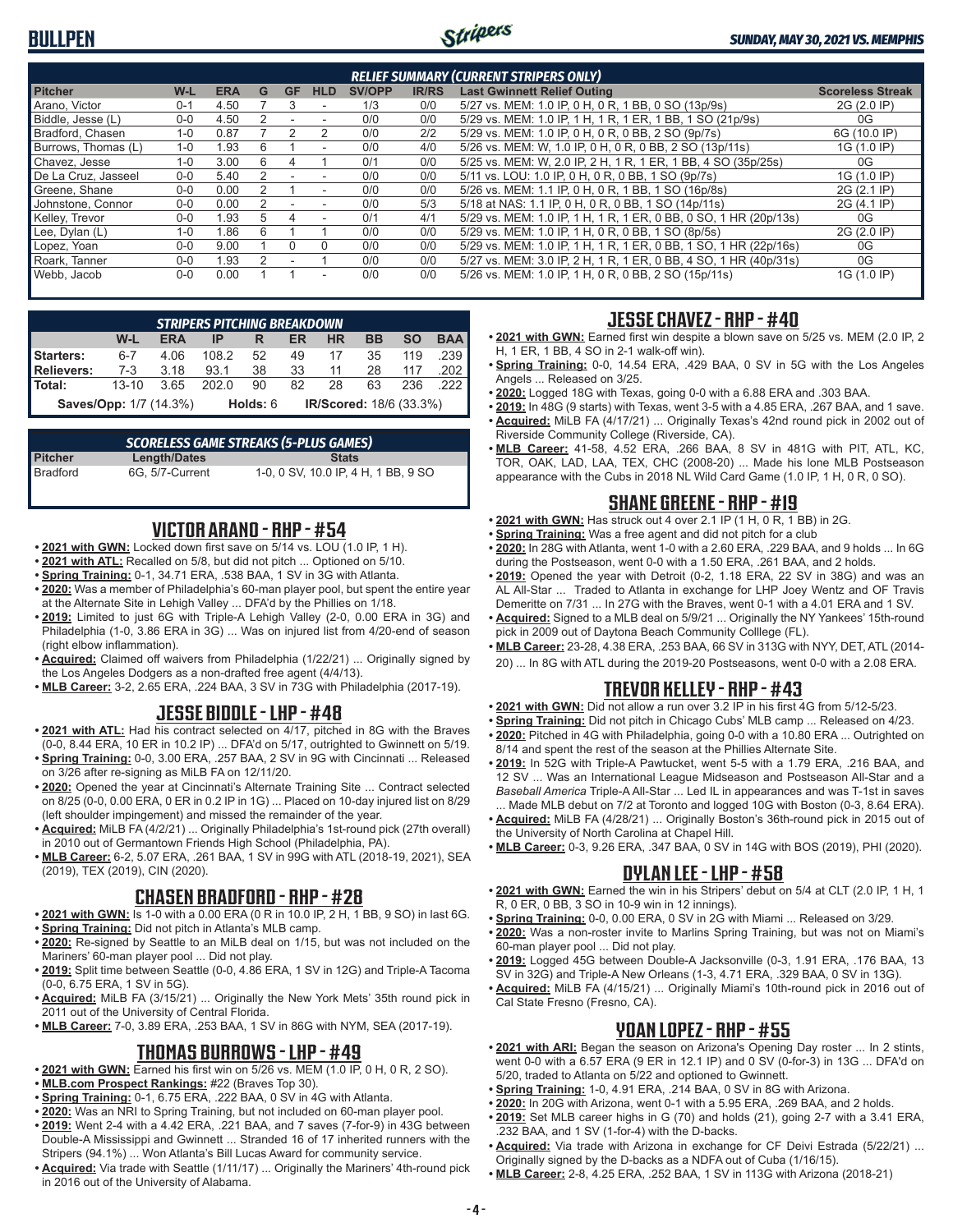#### **TANNER ROARK - RHP - #57**

- **• 2021 with GWN:** Struck out 3 over 1.0 IP in his Stripers debut on 5/23 at NAS. **• 2021 with TOR:** Was on Toronto's Opening Day roster, went 0-1 with a 6.43 ERA in 3G (1 start) ... Released by the Blue Jays on 5/3.
- 
- **• Spring Training:** 2-1, 8.44 ERA, .295 BAA in 4 starts with Toronto. **• 2020:** Made 11 starts with the Blue Jays, going 2-3 with a 6.80 ERA and .309 BAA.
- **• 2019:** Went 10-10 with a 4.35 ERA and .275 BAA in 31 starts with CIN and OAK.
- **• Acquired:** MiLB FA (5/10/21) ... Originally Texas's 25th-round pick in 2008 out of the University of Illinois at Urbana-Champaign.
- **• MLB Career:** 76-68, 3.85 ERA, .254 BAA, 1 SV in 227G (184 starts) with WSH, CIN, OAK, TOR (2013-21) ... Pitched in 2014 and 2016 Postseasons with Nationals (0-1, 3.86 ERA in 3G, 1 start).

#### **JACOB WEBB - RHP - #71**

- **• 2021 with ATL:** Recalled twice from Alternate Training Site, on 4/7 and 4/10 ... In 16G with the Braves, is 1-2 with a 5.63 ERA (10 ER in 16.0 IP) and a .338 BAA ... Optioned to Gwinnett on 5/21.
- **• Spring Training:** 1-0, 2.57 ERA, .222 BAA, 2 HLD in 7G with Atlanta ... Optioned to the Alternate Training Site in Gwinnett on 3/25.
- **• 2020:** Assigned to the Alternate Training Site on 7/19, but missed over a month with a right shoulder strain (placed on 60-day injured list on 7/20) ... Activated on 9/8 and went 0-0 with a 0.00 ERA (0 ER in 10.0 IP) and .200 BAA in 8G ... Made his MLB Postseason debut, going 0-0 with a 9.00 ERA (3 ER in 3.0 IP) in 3G.
- **• 2019:** Made his MLB debut with Atlanta, going 4-0 with a 1.39 ERA (5 ER in 32.1 IP), .205 BAA, 9 holds, and 2 saves (2-for-4) in 36G ... Also logged 10G with Gwinnett (0-1, 6.97 ERA, .225 BAA, 1 SV).
- **• Acquired:** Braves' 18th-round pick in 2014 out of Tabor College (Hillsboro, KS).
- **• MLB Career:** 5-2, 2.31 ERA, .247 BAA, 2 SV in 60G with Atlanta (2019-21).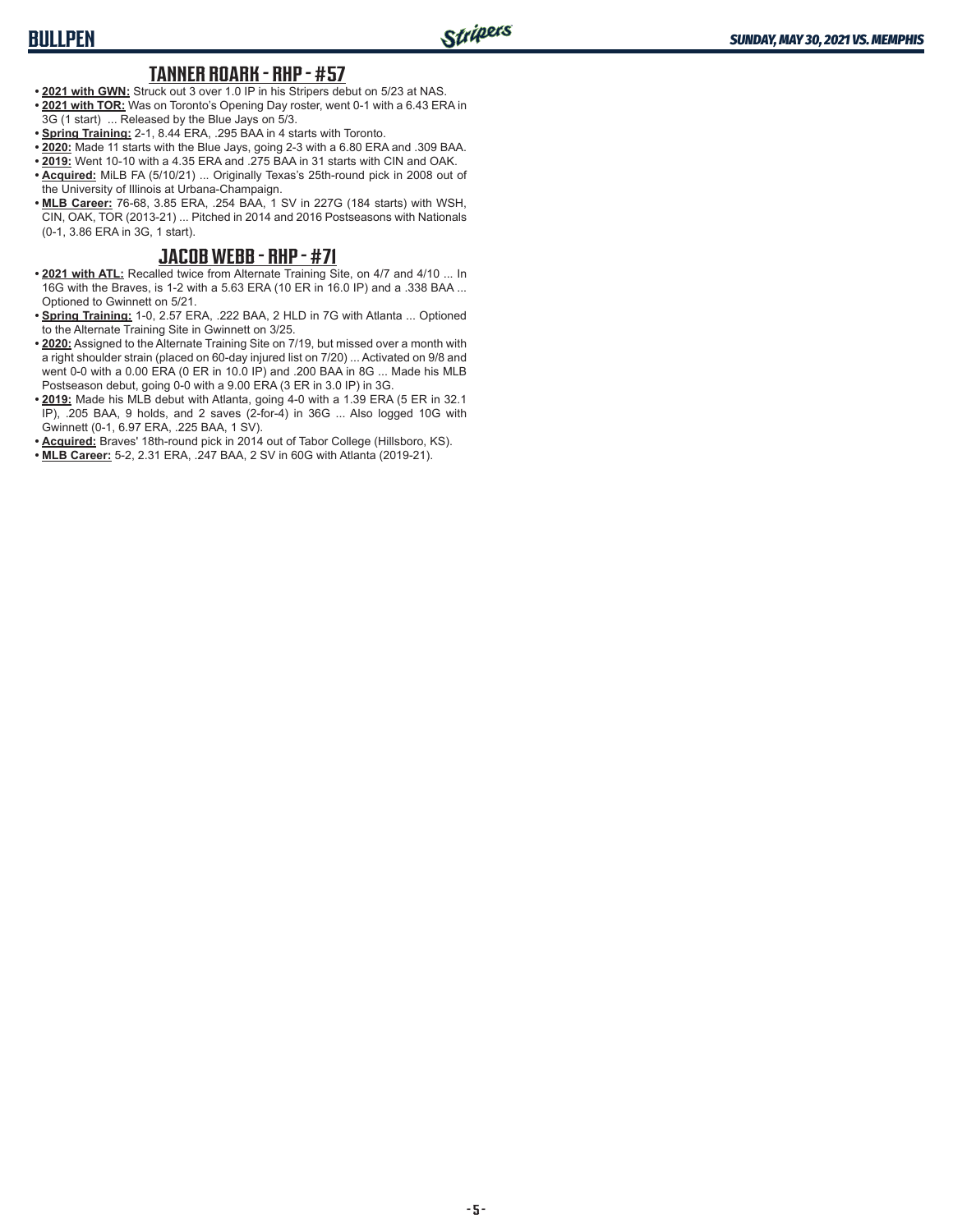#### Stripers **OFFENSE** *SUNDAY, MAY 30, 2021 VS. MEMPHIS TOTAL:* .255, 34 HR, .810 OPS *RISP:* .299, 7 HR, .851 OPS *RUNS/INNING: 1 2 3 4 5 6 7 8 9 X TOT Vs. LHP:* .257, 17 HR, .835 OPS **RISP/20:** .219, 1 HR, .602 OPS **Stripers:** 20 18 11 13 16 11 13 19 13 8 142 *Vs. RHP:* .255, 17 HR, .794 OPS *LOADED:* .286, 2 HR, .898 OPS **Opponents:** 13 8 10 18 5 4 11 10 6 5 90

|                |                          |                |    |                          |      |                |   | <b>HOME RUNS</b>       |                                              |                          | <b>MULTI-GAMES</b>       |                          |
|----------------|--------------------------|----------------|----|--------------------------|------|----------------|---|------------------------|----------------------------------------------|--------------------------|--------------------------|--------------------------|
| Player         | 1 <sub>R</sub>           | 2R             | 3R | <b>GS</b>                | Tot. |                |   | Off LH Off RH Team W-L | Last HR with Gwinnett (Regular Season)       | <b>Hit</b>               | <b>RBI</b>               | <b>HR</b>                |
| <b>Almonte</b> |                          |                |    |                          | 2    |                |   | $2 - 0$                | 5/27/21 vs. MEM, 1R (LH Evan Kruczynski)     |                          | 5                        |                          |
| Arcia          | $\overline{\phantom{a}}$ |                | ٠  | $\overline{\phantom{a}}$ | 8    | 4              | 4 | $5 - 1$                | 5/25/21 vs. MEM, 1R (RH Angel Rondon)        | 9                        | 4                        |                          |
| Brugman        | $\overline{\phantom{0}}$ | ٠              | ۰  | $\overline{\phantom{a}}$ | ٠    |                |   | $0 - 0$                |                                              |                          | $\overline{\phantom{a}}$ |                          |
| Camargo        | 2                        |                |    |                          | 3    | 3              |   | $1 - 1$                | 5/8/21 at CLT, 1R (LH Nik Turley), 2nd of GM | 4                        | 2                        | $\overline{A}$           |
| Casteel        | $\sim$                   |                |    |                          |      |                | и | $1 - 0$                | 5/16/21 vs. LOU, 2R (RH Ashton Goudeau)      | 4                        | 2                        | $\overline{\phantom{a}}$ |
| Demeritte      | 3                        | $\overline{2}$ | ٠  |                          | 5    | 3              | 2 | $4 - 1$                | 5/20/21 at NAS, 1R (LH Blaine Hardy)         | 5                        | 3                        |                          |
| Ervin          |                          | ٠              | ۰  | ٠                        |      |                |   | $0 - 0$                |                                              | 4                        |                          | ٠                        |
| Goins          |                          |                |    |                          |      |                |   | $1 - 0$                | 5/4/21 at CLT, 1R (LH Kyle Kubat)            | 5                        | $\overline{2}$           | ٠                        |
| Gore           | $\sim$                   |                | ٠  | ٠                        | ٠    | ÷,             |   | $0 - 0$                |                                              |                          | $\sim$                   | ۰                        |
| Heredia        |                          |                | ۰  | ٠                        | ۰    |                |   | $0 - 0$                | ---                                          | $\overline{\phantom{a}}$ | ٠                        |                          |
| Inciarte       |                          |                |    |                          |      |                |   | $0 - 0$                |                                              |                          |                          |                          |
| Jackson        | $\overline{2}$           |                |    |                          | 4    | 3              |   | $2 - 0$                | 5/28/21 vs. MEM, 2R (RH Tommy Parsons)       |                          | 2                        | 1                        |
| Kazmar Jr.     |                          |                |    | ٠                        | 3    |                | 2 | $1 - 2$                | 5/26/19 vs. MEM, 3R (LH Austin Warner)       | $\overline{2}$           | 3                        | -                        |
| Kipnis         |                          |                |    | ٠                        |      |                |   | $1 - 0$                | 5/28/21 vs. MEM, 3R (RH Tommy Parsons)       | $\overline{2}$           |                          |                          |
| Lucroy         |                          |                |    |                          |      |                |   | $0 - 1$                | 5/22/21 at NAS, 1R (RH Zack Godley)          |                          |                          | $\overline{\phantom{a}}$ |
| Martinez       | $\overline{\phantom{0}}$ | ۰              |    | ٠                        |      | $\overline{a}$ |   | $0 - 0$                |                                              | $\overline{2}$           |                          | $\overline{\phantom{a}}$ |
| Morales        | $\overline{\phantom{0}}$ | ۰              |    | ٠                        |      | ٠              |   | $1 - 0$                | 5/7/21 at CLT, 3R (RH Joe De Carlo)          |                          |                          | ٠                        |
| Pache          |                          |                | ۰  | $\overline{\phantom{a}}$ | ٠    |                |   | $0 - 0$                | 8/29/19 vs. NOR, 1R (LH Keegan Akin)         |                          |                          |                          |
| Sanchez        |                          |                |    |                          |      |                |   | $0-0$                  |                                              | 2                        | $\overline{ }$           |                          |
| Snider         |                          |                | ٠  |                          |      |                |   | $1 - 0$                | 5/7/21 at CLT, 1R (RH Felix Paulino)         |                          | ٠                        | $\overline{\phantom{a}}$ |
| Unroe          |                          |                | ٠  | $\overline{\phantom{a}}$ |      |                |   | $0 - 0$                | 7/19/19 vs. ROC, 1R (RH Drew Hutchison)      |                          | ۰                        |                          |
| <b>Waters</b>  | 2                        |                | 0  | 0                        | 3    | 2              |   | $0 - 2$                | 5/19/21 at NAS, 1R/Leadoff (LH Wade LeBlanc) | 4                        | $\overline{2}$           | -1                       |
| Total:         | 21                       |                | 4  | $\overline{2}$           | 34   |                |   |                        |                                              |                          |                          |                          |

|                                                    |                                                           | <b>HOME RUN VARIANTS</b>               |            |      |                | <b>PINCH HITTERS</b> |                                        |              |                               |             |
|----------------------------------------------------|-----------------------------------------------------------|----------------------------------------|------------|------|----------------|----------------------|----------------------------------------|--------------|-------------------------------|-------------|
|                                                    | Back-to-Back Homers (1x):                                 |                                        | Player     | AVG. | <b>AB</b>      | н                    | 2B                                     | 3B           | <b>HR</b>                     | <b>RBI</b>  |
| Almonte (GS) / Snider, 5/7 at CLT (1st Inning)     |                                                           | Almonte                                | 1.000      |      |                | 0                    | $\Omega$                               | 0            | 2                             |             |
|                                                    |                                                           |                                        | Casteel    | .000 | 6              |                      | 0                                      | 0            | 0                             | $\mathbf 0$ |
|                                                    | Back-to-Back-to-Back Homers (1x):                         |                                        | Demeritte  | .400 | 5              |                      |                                        | 0            |                               |             |
|                                                    | Arcia (2R) / Camargo / Demeritte, 5/8 at CLT (6th Inning) |                                        | Ervin      | .500 |                |                      | $\Omega$                               | 0            | $\Omega$                      |             |
|                                                    |                                                           |                                        | Gore       | .500 | 2              |                      | 0                                      | 0            | 0                             | 0           |
| Pinch Hit Homers (1x):                             |                                                           |                                        | Kazmar Jr. | .000 |                |                      | 0                                      | 0            | 0                             | $\Omega$    |
|                                                    | Demeritte, 5/12 vs. LOU (7th Inning)                      |                                        | Lucrov     | .000 |                | $\Omega$             | $\Omega$                               | 0            | $\Omega$                      | 0           |
| Leadoff (Game) Homers (1x):<br>Waters, 5/19 at NAS |                                                           | Morales                                | .000       |      | $\Omega$       | $\Omega$             | 0                                      | $\Omega$     | $\Omega$                      |             |
|                                                    |                                                           | Sanchez                                | .000       | 2    | $\Omega$       | $\Omega$             | 0                                      | $\Omega$     | 0                             |             |
|                                                    |                                                           |                                        | Snider     | .000 |                |                      | $\Omega$                               | 0            | 0                             | $\mathbf 0$ |
| Walk-Off Homers (1x):                              |                                                           |                                        | Unroe      | .000 |                |                      |                                        | 0            | $\Omega$                      | $\mathbf 0$ |
| Arcia (Solo), 5/16 vs. LOU (9th Inning)            |                                                           | <b>Totals:</b>                         | .152       | 33   | 5              |                      | $\mathbf{0}$                           |              | 4                             |             |
|                                                    |                                                           | <b>HITTING STREAKS (10-PLUS GAMES)</b> |            |      |                |                      | <b>ON-BASE STREAKS (10-PLUS GAMES)</b> |              |                               |             |
| Player                                             | <b>Length/Dates</b>                                       | <b>Stats</b>                           | Player     |      | Length/Dates   |                      |                                        | <b>Stats</b> |                               |             |
| Arcia                                              | 13G (5/4-5/18)                                            | .393 (22-56), 4 2B, 7 HR, 17 R, 12 RBI | Arcia      |      | 13G (5/4-5/18) |                      |                                        |              | .393 (22-56), 8 BB, .462 OBP  |             |
|                                                    |                                                           |                                        | Camargo    |      | 10G (5/4-5/23) |                      |                                        |              | .333 (12-36), 12 BB, .500 OBP |             |

| <b>BATTER'S BOX (CURRENT STRIPERS ONLY)</b> |                                     |                  |                          |                                   |  |
|---------------------------------------------|-------------------------------------|------------------|--------------------------|-----------------------------------|--|
| <b>Player</b>                               | <b>Season with GWN</b>              | 5/29 vs. MEM     | <b>Active Hit Streak</b> | <b>Homestand</b>                  |  |
| Almonte, Abraham                            | .390, 2 HR, 18 RBI, 3 SB, 1.098 OPS | 1-3, RBI, BB     | 4G (Since 5/25)          | .500 (8-16), 2B, HR, 2 R, 5 RBI   |  |
| Arcia, Orlando                              | .326, 8 HR, 16 RBI, 3 SB, 1.035 OPS | $0 - 5$          | $-1G$                    | .304 (7-23), 2 2B, HR, 7 R, 4 RBI |  |
| Casteel, Ryan                               | .345. 1 HR. 7 RBI. 0 SB. .993 OPS   | <b>DNP</b>       | -4G                      | $.000(0-3)$                       |  |
| Demeritte, Travis                           | .296, 5 HR, 13 RBI, 1 SB, 1.145 OPS | PH, 0-0, R, BB   | -1G                      | .250 (2-8), 2 2B, 4 R, 2 RBI      |  |
| Ervin, Phillip                              | .255, 0 HR, 5 RBI, 6 SB, .742 OPS   | 2-4, RBI, BB, SB | 2G (Since 5/27)          | .444 (4-9), 2B, 2R, RBI, 4 SB     |  |
| Goins, Ryan                                 | .226, 1 HR, 8 RBI, 0 SB, .649 OPS   | <b>DNP</b>       | 1G (Since 5/27)          | $.125(1-8)$ , R                   |  |
| Jackson, Alex                               | .333, 4 HR, 9 RBI, 0 SB, 1.578 OPS  | <b>DNP</b>       | 2G (Since 5/27)          | .500 (5-10), 4 HR, 4 R, 9 RBI     |  |
| Kazmar Jr., Sean                            | .244, 3 HR, 12 RBI, 0 SB, .761 OPS  | 1-4, RBI         | 1G (Since 5/29)          | .250 (3-12), HR, R, 5 RBI         |  |
| Kipnis, Jason                               | .333, 1 HR, 3 RBI, 0 SB, 1.113 OPS  | 0-2, 2 R, 2 BB   | $-1G$                    | .333 (4-12), HR, 6 R, 3 RBI       |  |
| Lucroy, Jonathan                            | .185, 1 HR, 7 RBI, 0 SB, .636 OPS   | $0-2, 2BB$       | $-1G$                    | .300 (3-10), 2B, R, 5 RBI         |  |
| Morales, Jonathan                           | .111, 1 HR, 5 RBI, 0 SB, .333 OPS   | $0 - 4$          | $-3G$                    | $.000(0-4)$                       |  |
| Pache, Cristian                             |                                     | <b>DNP</b>       | ---                      | ---                               |  |
| Sanchez, Yolmer                             | .169, 0 HR, 6 RBI, 0 SB, .472 OPS   | PH. 0-1          | $-1G$                    | .286 (2-7), R, 2 RBI              |  |
| Snider, Travis                              | .160. 1 HR. 2 RBI. 0 SB. .737 OPS   | PH. 0-1          | -1G                      | $.200(1-5)$                       |  |
| Waters, Drew                                | .243. 3 HR. 7 RBI. 5 SB. .775 OPS   | 0-3, BB, HBP     | $-1G$                    | $.143(2-14), 3R$                  |  |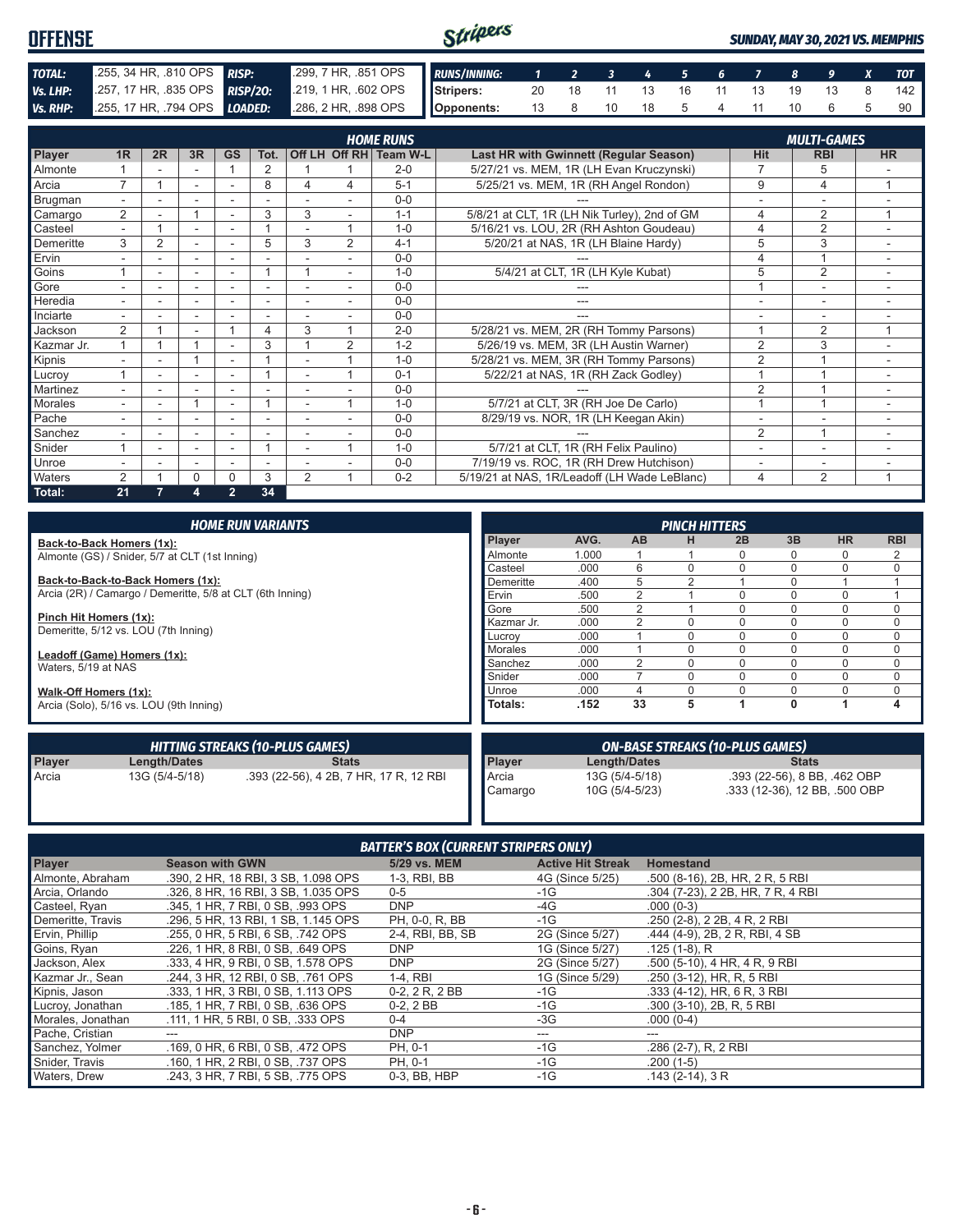# **OFFENSE**

#### **ABRAHAM ALMONTE - OF - #7**

- **• Leaderboard:** Entering 5/30, leads Triple-A in OBP (.538) and BB (19) ... Also ranks among Triple-A East top 10 in AVG (4th, .390), OPS (5th, 1.098), and RBI (T-7th, 18).
- **• 2021 with GWN:** Entering play, batting .500 (8-for-16, 1 2B, 1 HR, 2 R, 5 RBI) with 3 multi-hit games in his last 4G since 5/25 ... Plated go-ahead RBI with a 12th-inning double on 5/4 at CLT, scored eventual decisive run on an error (won 10-9) ... Set a new single-game career high with 6 RBI on 5/7 at CLT (3-for-5, grand slam, 4 R).
- **• Spring Training:** .156, 3 2B, 1 3B, 3 R, 1 RBI, 1 SB, .595 OPS in 17G with Atlanta. **• 2020:** Played 7G with San Diego, batting .091 (1-for-11, 1 SB).
- **• Acquired:** MLB FA (10/30/20) ... Outrighted to the Braves Alternate Site on 3/26 ... Originally signed by the New York Yankees as a NDFA (7/2/05).
- **• MLB Career:** .237, 58 2B, 13 3B, 18 HR, 97 RBI, 25 SB in 376G with SEA, SD, CLE, KC, and ARI (2013-20).

## **ORLANDO ARCIA - SS - #13**

- **• Leaderboard:** Entering 5/30, leads all of Triple-A in R (24) and XBH (T-1st, 14) .... Also ranks among Triple-A East top 10 in HR (2nd, 8), TB (2nd, 61), H (3rd, 31), SLG (7th, .642), 2B (T-8th, 6), and OPS (10th, 1.035).
- **• 2021 with GWN:** Hit safely in each of his first 13G from 5/4-5/18 (.393, 7 HR, 17 R, 12 RBI, 2 SB, 1.301 OPS) ... On 5/9 at CLT, tied GWN's single-game homer record with 3 solo blasts (3-for-4, 4 R, 4 RBI) ... Launched game-winning solo HR (#6) in the 8th on 5/14 vs. LOU ... Blasted walk-off solo HR (#7) in the 9th on 5/16 vs. LOU.
- **• 2021 with MIL:** Was on Milwaukee's Opening Day roster and batted .091 (1-for-11, 1 RBI) in 4G before being traded to Atlanta on 4/6 (sent to Alternate Training Site).
- **• Spring Training:** .191, 4 2B, 4 R, 6 RBI, .517 OPS in 19G with Milwaukee. **• 2020:** Spent 59 games with the Brewers, batting .260 (10 2B, 1 3B, 5 HR, 22 R, 20
- RBI, 2 SB) ... Played in 2 Postseason games (.143, 1-for-7, 1 HR, 2 RBI). **• Acquired:** Via trade with Milwaukee in exchange for RHP Chad Sobotka and RHP
- Patrick Weigel (4/6/21) ... Originally signed by Milwaukee as a NDFA (10/22/10). **• MLB Career:** .244, 69 2B, 7 3B, 42 HR, 180 RBI, 39 SB in 542G with Milwaukee
- (2016-21) ... Played in the Postseason from 2018-20 (.295, 4 HR, 6 RBI in 13G).

#### **RYAN CASTEEL - 1B/C - #9**

- **• 2021 with GWN:** Had 6 RBI in a 3G span from 5/15-18, including 5/15 vs. LOU (1 for-2, GW 3-run double, 3 RBI) and 5/16 vs. LOU (1-for-3, HR, 2 RBI).
- **• Spring Training:** Did not play in Atlanta's MLB camp.
- **• 2020:** Was not on the Braves' 60-man player pool ... Did not play.
- **• 2019:** Played 118G with Double-A Mississippi, batting .263 (21 2B, 2 3B, 21 HR, 73 RBI, .811 OPS) ... Ranked 2nd in the Southern League in homers and RBI, 3rd in slugging (.477) ... Was his 2nd career 20-homer season (hit 22 in 2013).
- **• Acquired:** MiLB FA (3/14/21) ... Originally Colorado's 17th-round pick in 2010 out of Cleveland State Community College (Cleveland, TN).

## **TRAVIS DEMERITTE - OF - #12**

- **• Leaderboard:** Entering 5/30, ranks among Triple-A East top 10 in OPS (2nd, 1.145), 2B (T-2nd, 7), SLG (3rd, .704), XBH (T-5th, 12), and BB (T-9th, 14).
- **• 2021 with GWN:** On 5/4 at CLT, tallied 5 RBI (3-for-6, HR) to set a club Opening Night record ... Homered in 3 straight games (#2-4) from 5/8-5/12, batting .400 (4 for-10, 4 RBI).
- **• Gwinnett Career:** In 116G since 2019, batting .288 (35 2B, 2 3B, 25 HR, 82 R, 86 RBI, 5 SB, .972 OPS) with the Stripers.
- **• Spring Training:** .133, 0 HR, 3 RBI, 1 SB, .467 OPS in 14G with Atlanta ... Outrighted to Gwinnett on 2/21 and signed to a MiLB contract.
- **• 2020:** Hit .172 with 1 2B, 4 RBI in 18G with Detroit ... DFA'd on 2/5/21.
- **• 2019:** Made his Triple-A debut with Gwinnett and was an IL All-Star (.286, 20 HR, 73 RBI, .944 OPS in 96G) ... Has 1 of the 9 20-HR seasons in GWN history ... Traded to Detroit on 7/31, made his MLB debut (.225, 3 HR, 10 RBI in 48G).
- **• Acquired:** Off Waivers from Detroit (2/12/21) ... Originally Texas' 1st-round pick (30th overall) in 2013 out of Winder-Barrow High School (Winder, GA).
- **• MLB Career:** .217, 8 2B, 2 3B, 3 HR, 14 RBI, 3 SB with Detroit (2019-20).

## **PHILLIP ERVIN - OF - #18**

- **• Leaderboard:** Entering 5/30, ranks among Triple-A East top 10 in BB (3rd, 16), SB (T-9th, 6), and OBP (10th, .444).
- **• Spring Training:** .276, 0 HR, 2 RBI, 1 SB, .647 OPS in 18G with Atlanta ... DFA'd on 3/28, outrighted to the Alternate Training Site on 4/3.
- **• 2020:** Between Cincinnati and Seattle, hit .149 with 3 2B, 4 RBI, 1 SB in 37G ... DFA'd by the Reds (8/28), Mariners (12/16), and Chicago Cubs (2/20/21).
- **• Acquired:** Off waivers from the Chicago Cubs (2/22/21) ... Originally Cincinnati's 1st-round pick (27th overall) in 2013 out of Samford University (Homewood, AL).
- **• MLB Career:** .247, 26 2B, 8 3B, 17 HR, 68 RBI, 15 SB in 237G with CIN, SEA (2017-20) ... Talled 7 of his 8 career triples in 2019 (ranked 7th in NL).

#### **RYAN GOINS - INF - #8**

- **• 2021 with GWN:** Hit Gwinnett's first homer of the season on 5/4 at CLT (opposite field, solo) ... Set season highs for hits (3-for-4) and RBI (3) on 5/12 vs. LOU.
- **• Spring Training:** .391, 2 2B, 0 HR, 5 RBI, 0 SB, .960 OPS in 16G with Atlanta.
- **• 2020:** Played in 14G with the Chicago White Sox, batting .000 (0-for-9, 4 R) ... Spent most of the year at the Alternate Training Site in Schaumburg, IL.
- **• Acquired:** MiLB FA (2/25/21) ... Originally Toronto's 4th-round pick in 2009 out of Dallas Baptist University (Dallas, TX).
- **• MLB Career:** .228, 71 2B, 12 3B, 22 HR, 158 RBI in 555G with TOR, KC, CWS (2013-20) ... Played for TOR in 2015, 2016 Postseason (.146, 1 HR, 5 RBI in 14G).

## **ALEX JACKSON - C - #56**

- **• MLB Rehab:** Assigned to Gwinnett for rehab by Atlanta on 5/21 ... On the Braves' 10-day injured list since 5/2 (strained left hamstring).
- **• 2021 with GWN:** In last 2G, batting .714 (5-for-7, 4 HR, 9 RBI, 3.206 OPS) ... On 5/27 vs. MEM, set career highs in HR (3) and RBI (7) in 4-for-4 effort ... Is one of 4 Gwinnett players with 3-HR game all-time (2nd this season, joining Orlando Arcia).
- **• Gwinnett Career:** Has 35 HR in 125G since 2018 (.226, 91 RBI, .840 OPS) ... Hit a career-high 28 HR over just 85G with the Stripers in 2019.
- **• 2021 with Atlanta:** Made the Braves' Opening Day roster for the first time in his career ... Hit .043 (1-for-23, 2 R) in 10G prior to the injury.
- **• Spring Training:** .194, 2 2B, 2 HR, 8 RBI, .716 OPS in 14G with Atlanta.
- **• 2020:** Spent most of the year at the Alternate Training Site in Gwinnett ... In 5G with Atlanta, batted .286 (2-for-7, 1 2B).
- **• Acquired:** Via trade with Seattle in exchange for RHP Max Povse and RHP Rob Whalen (11/28/16) ... Originally the Mariners' 1st-round pick (6th overall) in 2014 out of Rancho Bernardo High School (San Diego, CA).
- **• MLB Career:** .070, 1 2B, 2 R, 0 RBI in 19G with Atlanta (2019-21).

# **SEAN KAZMAR JR. - INF - #4**

- **• 2021 with GWN:** On 5/25 vs. MEM, lined a walk-off single in the 9th for a 2-1 win, his first career walk-off RBI with Gwinnett ... Hit his 40th career homer with Gwinnett on 5/26 vs. MEM (1-for-3, 3 RBI).
- **• Gwinnett Career:** Batting .268 (631-for-2355, 128 2B, 12 3B, 40 HR, 287 R, 282 RBI, 23 SB) in 681 games over 8 seasons ... Leads Gwinnett in career G, AB, H, TB (903), 2B, R, RBI ... Ranks 2nd in career 3B (12) ... Ranks 4th in career HR (40).
- **• 600 Club:** His 631 hits are 4th-most in Richmond/Gwinnett history (Larry Whisenton leads with 657 hits) ... Is one of 5 players in RICH/GWN history with 600 hits.
- **• 2021 with ATL:** Contract selected on 4/17, has spent 2 stints with Atlanta (4/17- 4/23, 5/4-5/7), going 0-for-2 ... Pinch hit on 4/17 at the Chicago Cubs, marking his first MLB appearance in 4,589 days since 9/23/08 with San Diego ... The last player with a bigger gap between MLB appearances was Ralph Winegarner (13 years, 14 days between 6/23/36 with CLE and 7/7/49 with STL).
- **• Spring Training:** .409, 3 HR, 9 RBI, 0 SB, 1.415 OPS in 25G with Atlanta.
- **• 2020:** Was an NRI to Braves Spring Training, but not on 60-man player pool.
- **• Acquired:** MiLB FA (12/7/20) ... Originally San Diego's 5th-round pick in 2004 out of the College of Southern Nevada.
- **• MLB Career:** .195, 1 2B, 0 3B, 0 HR, 2 RBI in 22G with San Diego (2008) and Atlanta (2021).

#### **JASON KIPNIS - INF - #22**

- **• 2021 with GWN:** Belted a decisive 3-run HR (#1) on 5/28 vs. MEM (2-for-3, 3 RBI). **• Spring Training:** .241, 1 2B, 1 HR, 2 R, 3 RBI in 12G with Atlanta ... Released on 3/27, re-signed to MiLB deal on 3/29.
- **• 2020:** In his lone season with the Chicago Cubs, hit .237 (8 2B, 1 3B, 3 HR, 16 RBI, 1 SB) in 44G ... Played in 2G during the Postseason (0-for-3, 1 BB, 1 SO) ... Elected Free Agency on 10/28.
- **• Acquired:** MiLB FA (3/29/21) ... Originally Cleveland's 2nd-round pick in 2009 out of Arizona State University (Tempe, AZ).
- **• MLB Career:** .260, 260 2B, 24 3B, 126 HR, 545 RBI, 136 SB in 1,165G with CLE, CHC (2011-20) ... Was 2-time AL All-Star with the Indians (2013, 2015) ... Hit .192 (3 2B, 1 3B, 4 HR, 9 RBI) in 26G during the Postseason with CLE (2013, 2016-18) and CHC (2020).

## **JONATHAN LUCROY - C - #62**

- **• 2021 with GWN:** On 5/26 vs. MEM, went 2-for-4 with a 3-run double and 4 RBI. **• 2021 with WSH:** Signed by Washington on 4/6, played 5G (.357, 5-for-14, 1 2B, 2
- RBI) ... DFA'd on 4/12, outrighted and elected free agency on 4/14.
- **• Spring Training:** .333, 1 2B, 1 R, .867 OPS in 14G with Chicago White Sox ... Released on 3/30 (had signed a MiLB deal on 2/11).
- **• 2020:** Signed by Boston to a MiLB deal on 2/19 ... Contract selected on 7/17 and played in 1G (7/24 vs. BAL, no AB) ... DFA'd on 7/29, released on 9/15 ... Signed with Philadelphia on 9/15 and joined Alternate Site (no MLB call-up).
- **• Acquired:** MiLB FA (5/17/21) ... Originally Milwaukee's 3rd-round pick in 2007 out of the University of Louisiana-Lafayette.
- **• MLB Career:** .274, 217 2B, 24 3B, 108 HR, 547 RBI, 30 SB in 1,208G with MIL, TEX, COL, OAK, LAA, CHC, BOS, WSH (2010-21) ... 2-time NL All-Star (2014, 2016 with MIL) ... Played in Postseason for MIL (2011), TEX (2016), COL (2017), OAK (2018), batting .235 with 1 HR, 6 RBI in 15G.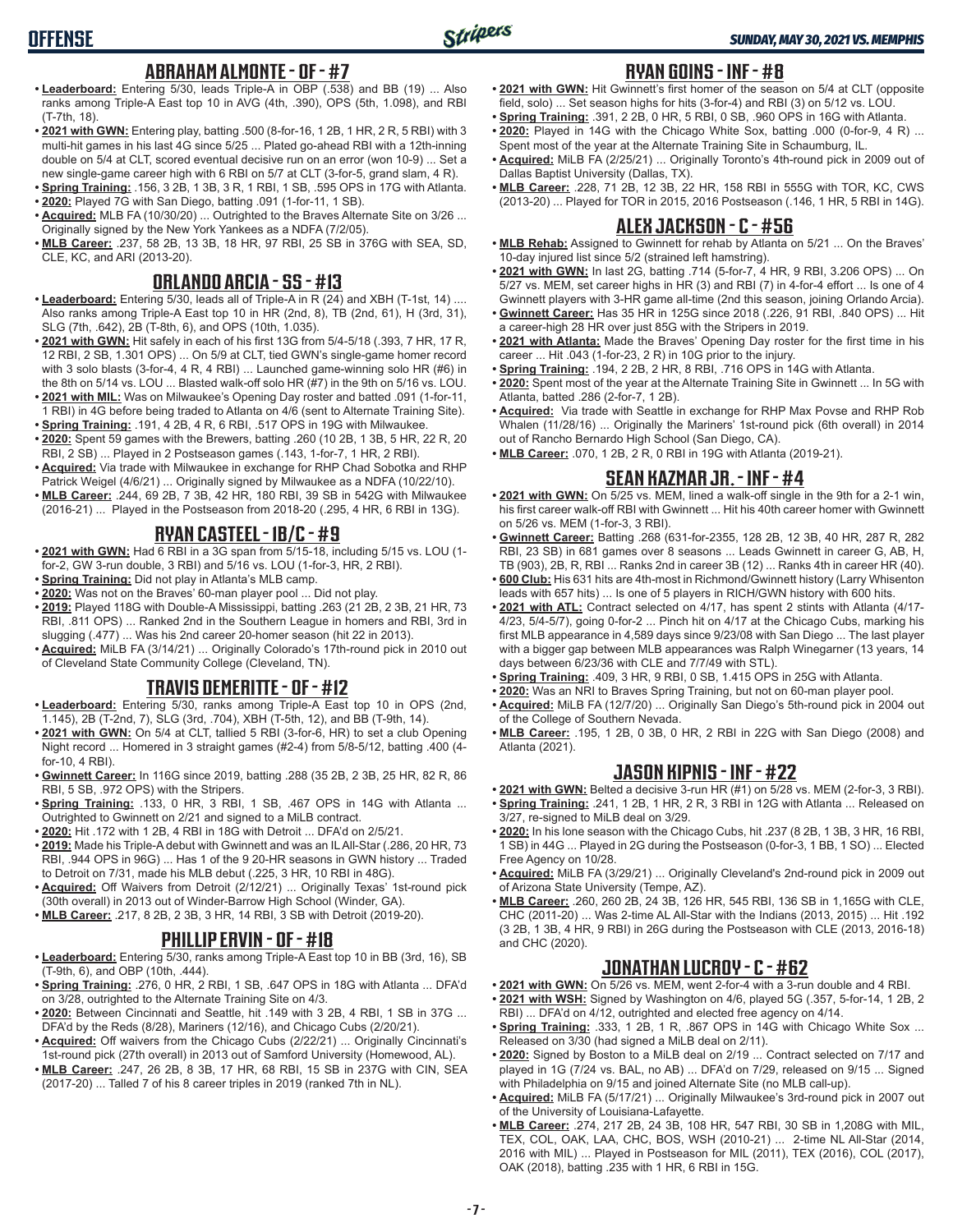#### **JONATHAN MORALES - C - #20**

- **• 2021 with GWN:** Tied his single-game career high with 5 RBI on 5/7 at CLT, going 2-for-6 with a 3-run HR (1) in the 9th.
- **• Spring Training:** .250, 0 HR, 1 RBI, 0 SB, 1.200 OPS in 12G with Atlanta.
- **• 2020:** Spent entire year at Braves Alternate Site in Gwinnett (no MLB debut) ... Played for Caguas of the Puerto Rican Winter League (.394, 3 HR, 9 RBI in 13G), earning PWL Postseason All-Star honors.
- **• 2019:** Hit .240 (13 2B, 2 HR, 27 R, 25 RBI) in 80G between Double-A Mississippi and Gwinnett ... Logged 1 game during the IL Playoffs (0-for-1, BB).

**• Acquired:** Braves' 25th-round pick in 2015 out of Miami-Dade Community College.

#### **CRISTIAN PACHE - OF - #15**

- **• MLB Rehab:** Assigned to rehab with Gwinnett on 5/29 ... On Atlanta's 10-day IL since 5/14 (right hamstring inflammation).
- **• 2021 with ATL:** On Atlanta's Opening Day roster for the first time ... Hit .111 (3 2B, 1 HR, 6 R, 4 RBI) in 22G ... Placed on IL twice, on 4/14 and 5/14 ... Was at the Alternate Training Site from 4/24-4/30.
- **• MLB.com Prospect Ranks:** #1 (Braves Top 30), #11 (Top 100).
- **• Spring Training:** .184, 2 2B, 1 3B, 4 R, 3 RBI, 2 SB in 17G with Atlanta.
- **• 2020:** Spent most of the year at the Braves Alternate Training Site ... Made his MLB debut on 8/21 vs. Philadelphia (1-for-4) ... Played just 2G during regular season (.250) ... Also made MLB Postseason debut (.182, 1 2B, 1 HR, 4 R, 4 RBI in 12G).
- **• 2019:** Between Mississippi (104G) and Gwinnett (26G), hit .277 (36 2B, 9 3B, 12 HR, 63 R, 61 RBI, 8 SB, .802 OPS) in 130G ... Named a Southern League Postseason All-Star and MLB All-Star Futures Game participant.
- **• Acquired:** NDFA (7/4/15) out of Santo Domingo Centro, D.R.
- **• MLB Career:** .119, 3 2B, 0 3B, 1 HR, 4 RBI, 0 SB in 24G with Atlanta (2020-21).

#### **YOLMER SANCHEZ - INF - #2**

- **• 2021 with GWN:** On 5/7 at CLT, went 3-for-5 with 3 runs, 3 RBI and Gwinnett's first triple of the year.
- **• Spring Training:** .190, 0 XBH, 2 RBI, 1 SB, .451 OPS in 15G with Baltimore ... DFA'd on 3/27, released on 3/30.
- **• 2020:** Played 11G with the Chicago White Sox, batting .313 (3 2B, 1 HR, 1 RBI, 1.164 OPS) ... Made his MLB Postseason debut in the ALWCS (1G, no at-bat).
- **• Acquired:** MiLB FA (3/31/21) ... Originally a NDFA with Chi. White Sox (5/29/09).
- **• MLB Career:** .245, 113 2B, 24 3B, 32 HR, 215 RBI, 30 SB in 657G with the Chicago White Sox (2014-20) ... Won an AL Gold Glove in 2019 (.987 FPCT at 2B).

#### **TRAVIS SNIDER - INF/OF - #26**

- **• 2021 with GWN:** Drew 8 walks in his first 3G from 5/5-5/9.
- **• Spring Training:** Did not play in Atlanta's MLB camp.
- **• 2020:** Signed by Miami on 7/24 and reported to the Marlins' Alternate Training Site in Jupiter, FL, but was released on 8/27 and did not reach the Majors.
- **• 2019:** Played for Triple-A Reno in Arizona's system (.294, 22 2B, 4 3B, 11 HR, 41 RBI, 3 SB, .899 OPS in 93G).
- **• Acquired:** MiLB FA (2/26/21) ... Originally Toronto's 1st-round pick (14th overall) in 2006 out of Henry M. Jackson High School (Mill Creek, WA).
- **• MLB Career:** .244, 100 2B, 7 3B, 54 HR, 212 RBI, 22 SB in 630G with TOR, PIT (2008-15) ... Played for PIT in the Postseason from 2013-15 (.250, 1-for-4 in 3G).

## **DREW WATERS - OF - #11**

- **• 2021 with GWN:** On 5/18 at NAS, recorded the first multi-homer game of his career (3-for-5, 2 HR, 3 R, 3 RBI) and became the first Gwinnett player to homer from both sides of the plate since Mel Rojas Jr. (7/7/16 at CLT) ... On 5/19 at NAS, fell a triple shy of the cycle in his first 4-hit game at Triple-A (4-for-5, 2B, HR, 2 R, 2 RBI, 2 SB).
- **• MLB.com Prospect Ranks:** #2 (Braves Top 30), #28 (Top 100 Prospects).
- **• Spring Training:** .500, 1 2B, 0 HR, 2 RBI, 1 SB in 4G with Atlanta.
- **• 2020:** Spent entire year at Braves Alternate Site in Gwinnett (no MLB debut).
- **• 2019:** Hit .309 (40 2B, 9 3B, 7 HR, 80 R, 52 RBI, 16 SB) in 134G with Double-A Mississippi and Gwinnett ... Won Southern League Batting Title (.319, best in MIS history) and Most Valuable Player (1st in MIS history) ... Ranked among MiLB top 5 in doubles (T-3rd, 40) and hits (5th, 163).
- **• Acquired:** Braves' 2nd-round pick in 2017 out of Etowah High School (Woodstock, GA) ... Named Gatorade Georgia Baseball Player of the Year in 2017.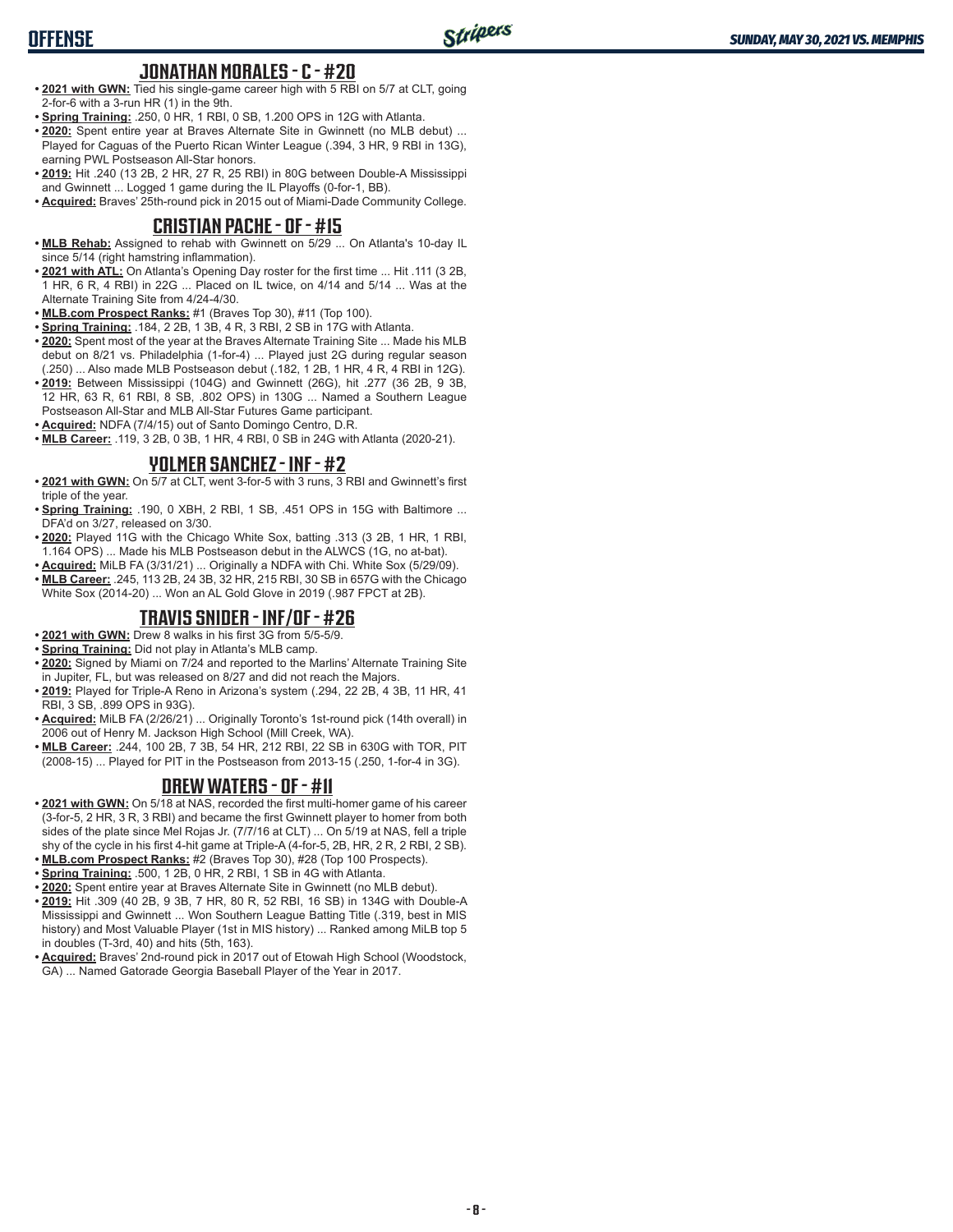# **SEASON SUMMARY**



**HITTING (GAME):**

#### **TEAM HIGHS & LOWS**

| <b>OFFENSE:</b>                                                      |  |
|----------------------------------------------------------------------|--|
|                                                                      |  |
|                                                                      |  |
|                                                                      |  |
|                                                                      |  |
|                                                                      |  |
|                                                                      |  |
|                                                                      |  |
|                                                                      |  |
|                                                                      |  |
|                                                                      |  |
|                                                                      |  |
|                                                                      |  |
|                                                                      |  |
|                                                                      |  |
|                                                                      |  |
|                                                                      |  |
| <b>PITCHING:</b>                                                     |  |
|                                                                      |  |
|                                                                      |  |
| Most Runs Allowed, Inning 4 (3x, last: 4th Inning, 5/29 vs. Memphis) |  |
|                                                                      |  |
|                                                                      |  |
|                                                                      |  |
|                                                                      |  |
| Most Home Runs Allowed, Game 3 (2x, last: 5/29 vs. Memphis)          |  |
|                                                                      |  |

Most Wild Pitches, Game ............................................ 3 (3x, last: 5/21 at Nashville)

Most Double Plays Turned, Game .............................3 (2x, last: 5/29 vs. Memphis) Most Triple Plays Turned, Game ...................................................................... None Most Errors, Game ..................................................................3 (5/15 vs. Louisville) Most Stolen Bases Allowed, Game ............................. 2 (2x, last: 5/21 at Nashville) Most Caught Stealing, Game ...................................... 1 (4x, last: 5/22 at Nashville)

**TEAM MISCELLANEOUS** Largest Margin of Victory........................................ 18 Runs (5/7 at Charlotte, 19-1) Largest Margin of Defeat .........................................5 Runs (5/29 vs. Memphis, 3-8) Largest Comeback Win .....................................4 Runs (5/4 at Charlotte, 3-7, 10-9) Largest Blown Lead (Loss) ................................3 Runs (5/18 at Nashville, 3-0, 8-9) Longest Game, Innings .............................................................12 (5/4 at Charlotte) Longest Game, Time ..............................................................4:26 (5/4 at Charlotte) Longest 9.0-Inning Game, Time .............................................3:26 (5/5 at Charlotte) Shortest 9.0-Inning Game, Time ..........................................2:09 (5/22 at Nashville) Largest Home Attendance ................................................ 3,969 (5/29 vs. Memphis) Largest Road Attendance .................................................10,716 (5/22 at Nashville) Longest Total Delay............................................................ 0:40 (5/28 vs. Memphis) Long Multi-Game Scoring Drought .........................................18 Innings (5/22-5/25)

#### **INDIVIDUAL HIGHS & LOWS**

| <u></u>          |  |
|------------------|--|
|                  |  |
|                  |  |
|                  |  |
|                  |  |
|                  |  |
|                  |  |
|                  |  |
|                  |  |
|                  |  |
|                  |  |
|                  |  |
|                  |  |
|                  |  |
|                  |  |
| PITCHING (GAME): |  |
|                  |  |
|                  |  |
|                  |  |
|                  |  |
|                  |  |
|                  |  |
|                  |  |
|                  |  |
|                  |  |
|                  |  |
|                  |  |

#### **DEFENSE (GAME):**

Home Runs (Relief) .................................................................... 1 (11 Players Tied) Low-Hit 9.0 IP CG.............................................................................................None Low-Run 9.0 IP CG ..........................................................................................None

#### **STREAKS**

#### **PITCHING (LONGEST IN 2021 ONLY):**

#### **LAST TIME IT HAPPENED (GWINNETT REGULAR-SEASON HISTORY)**

| <b>TEAM OFFENSE:</b>       |  |
|----------------------------|--|
|                            |  |
|                            |  |
|                            |  |
|                            |  |
|                            |  |
|                            |  |
|                            |  |
|                            |  |
|                            |  |
|                            |  |
|                            |  |
|                            |  |
|                            |  |
|                            |  |
|                            |  |
| <b>TEAM PITCHING:</b>      |  |
|                            |  |
|                            |  |
|                            |  |
|                            |  |
|                            |  |
|                            |  |
|                            |  |
|                            |  |
| <b>TEAM DEFENSE:</b>       |  |
|                            |  |
|                            |  |
| <b>TEAM MISCELLANEOUS:</b> |  |

#### **TEAM MISCELLANEOUS:**

| 21-Run Margin of Defeat…………………………………7/13/12 at Louisville (Lost 1-22) |  |
|-----------------------------------------------------------------------|--|

# Long Multi-Game Scoreless Streak .......................... 15 Innings (2x, last: 5/23-5/25)

**DEFENSE:**

| <b>INDIVIDUAL OFFENSE:</b> |                                                                            |
|----------------------------|----------------------------------------------------------------------------|
|                            |                                                                            |
|                            |                                                                            |
|                            |                                                                            |
|                            |                                                                            |
|                            |                                                                            |
|                            |                                                                            |
|                            |                                                                            |
|                            | Homers, Both Sides of Plate  Drew Waters (5/18/21 at Nashville)            |
|                            |                                                                            |
|                            |                                                                            |
|                            | Back-to-Back-to-Back Homers  Arcia/Camargo/Demeritte (5/8/21 at Charlotte) |
|                            |                                                                            |
|                            |                                                                            |
|                            |                                                                            |
|                            |                                                                            |
|                            |                                                                            |
|                            |                                                                            |
|                            |                                                                            |
|                            |                                                                            |

#### ............. Drew Waters (5/18/21 at Nashville) ................Lane Adams (4/9/17 vs. Durham) Walk-Off Homer.............................................. Orlando Arcia (5/16/21 vs. Louisville) Back-to-Back-to-Back Homers ........ Arcia/Camargo/Demeritte (5/8/21 at Charlotte) Pitcher Hit a Homer ....................................Tim Gustafson (5/24/10 at Indianapolis) 4 Extra-Base Hits.........................................Ernesto Mejia (6/1/13 at Lehigh Valley) 4 Runs Scored....................................................Orlando Arcia (5/9/21 at Charlotte) 8 RBI......................................................................Austin Riley (5/13/18 vs. Norfolk) ....... Danny Santana *(*8/̀14/18 vs. Louisville) ...............Jose Constanza (6/22/12-7/19/12) .................. Wes Timmons (5/27/09-8/16/09) 5-Game Homer Streak .............................................Adam Duvall (4/25/19-4/29/19) 8-Game RBI Streak ................................................Adonis Garcia (5/11/16-5/18/16) 7-Game Multi-Hit Streak....................................Tyler Pastornicky (4/10/13-4/16/13)

#### **INDIVIDUAL PITCHING:**

| 9.0-Inning No-Hitter (Solo)Todd Redmond (5/28/10 at Louisville)                 |  |
|---------------------------------------------------------------------------------|--|
| 9.0-Inning No-Hitter (Comb.)  Wooten/Marksberry/Ramirez (6/30/16 at Louisville) |  |
|                                                                                 |  |
|                                                                                 |  |
| 21 Consecutive Saves Converted Jairo Asencio (9/6/09-8/8/11)                    |  |
| 25.0-Inning Scoreless Streak Stephen Marek, 25.1 IP (6/6/10-8/2/10)             |  |